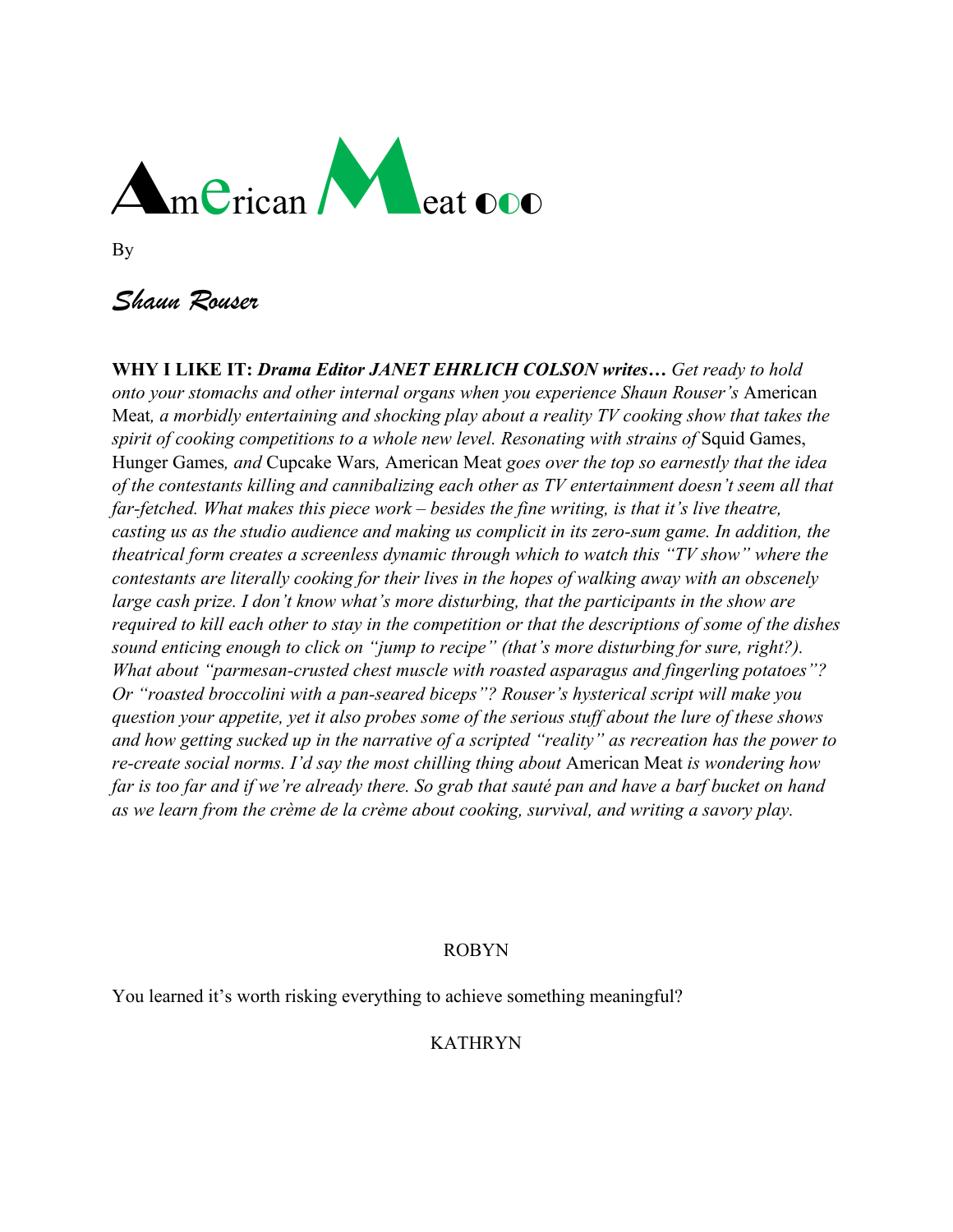Exactly. I ask myself every day, What are you willing to lose? Sir, that's how I know I'm prepared.

### *Five stars*

*(Spacing is playwright's own.) JEC*

# AMERICAN MEAT

# **CHARACTERS:**

**ROBYN GIVE:** White male, English chef in his mid-50s **BEN GOODELOVE:** Latino male, American butcher, bearded and in his mid-30s **CAREN HART:** African-American female, physician in her 40s **KATHRYN:** White female, former Army soldier in her 30s **ELIZABETH:** Asian female, homemaker in her 50s **THOMAS:** White male, businessowner in his 50s **DeMARCUS:** African-American male, teacher in his late 20s-early 30s **ELIZABETH'S HUSBAND:** Non-Asian male in his 50s **KATHRYN'S HUSBAND:** A voice heard offstage **ELIZABETH'S SON:** Non-Asian teenager **ELIZABETH'S DAUGHTER:** Non-Asian teenager

### **SETTING:**

A television studio.

Scene 1

*A clock hangs above the stage. Four small cooking stations, each with a few pots, pans, dishes, and cooking utensils. ROBYN, BEN, and CAREN stand center stage. Beneath his sport coat, hidden from view, ROBYN is carrying a small handgun and a knife holstered to his sides. From left to right, KATHRYN, DEMARCUS, THOMAS, and ELIZABETH are cooking at each station.*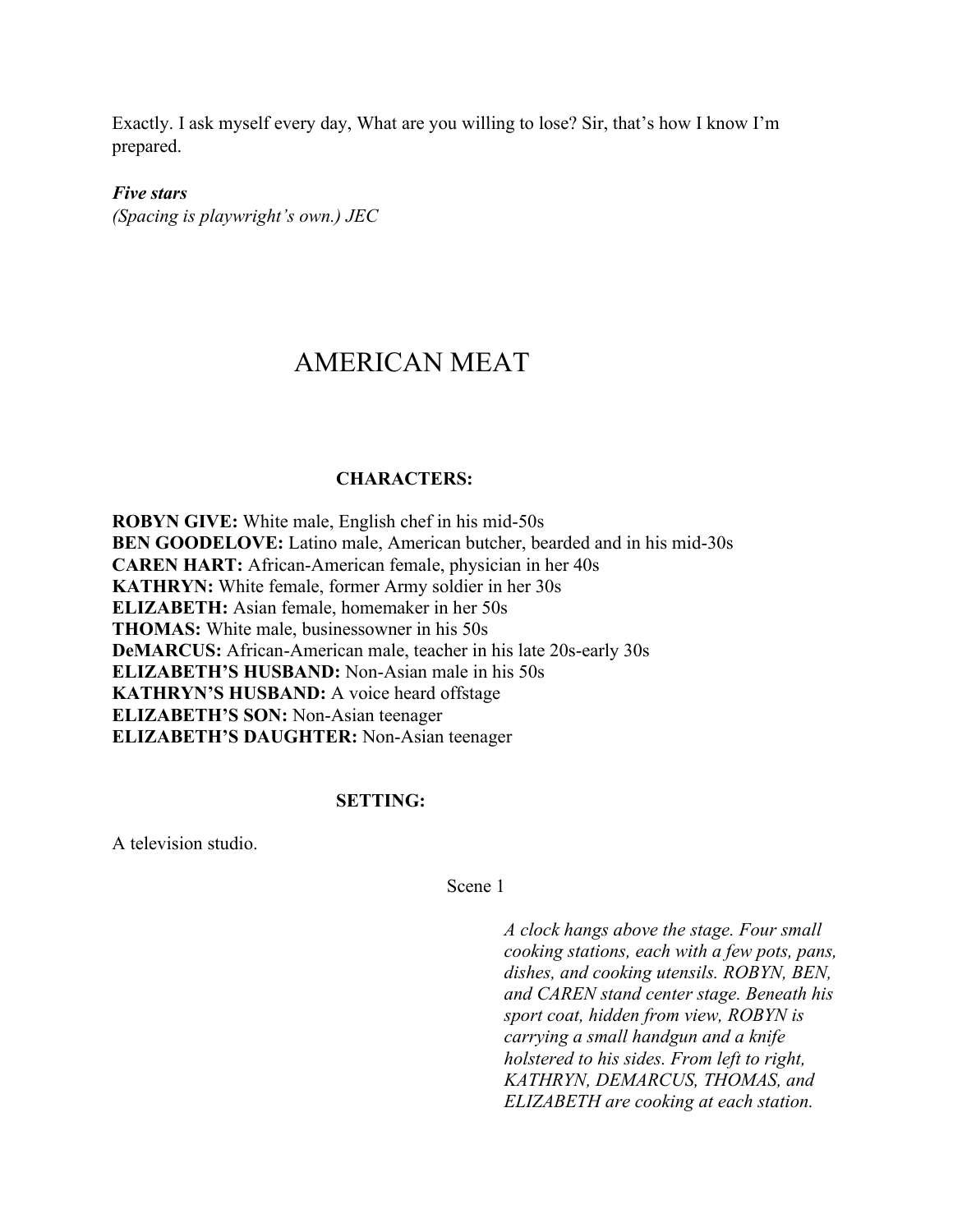*The audience is prompted to stand and cheer. LIGHTS UP on ROBYN, BEN, and CAREN as they walk to the front of the stage.*

#### ROBYN

This is American Meat! the most controversial and high-stakes cooking show in the history of television. I'm your host and judge Robyn Give along with my collaborators Ben Goodlove and Caren Heart, and ladies and gentlemen, you're in for a treat. We searched America for the best amateur cooks and received more than twenty-five thousand submissions.

#### **BEN**

Of those twenty-five thousand, just eleven were chosen to make their best chicken dish, the most universal-tasting meat, and the loser was liquidated and served as prize and protein for our ten contestants.

#### CAREN

Then, over the past six weeks, one by one those hopefuls were eliminated until only four remained in the running for our one-billion-dollar prize.

#### ROBYN

That's right, one billion dollars: the largest prize in the history of television. And those four cooks you will see tonight, cooking not just for myself, but they will do so live before the millions watching at home and, you, our live studio audience, for this two-night, one-of-a-kind season finale!

> *ROBYN, BEN, and CAREN clap, and the audience is prompted to join.*

But before meeting our contestants, allow Caren, Ben, and myself to introduce ourselves to those of you watching for the first time. I'm a third-generation chef, a two-time James Beard Award winner, and owner of Michelin-starred restaurants on three continents. I've cooked and eaten every cuisine you can imagine from Persian to American from Icelandic to Igbo. I know food like no other, especially meat, and am excited to taste what our cooks have in store this evening.

#### BEN

I'm a third-generation butcher who's worked in this business since I was twelve years old. I've carved up, chopped up, sliced up every meat and fish known to man and now own some of the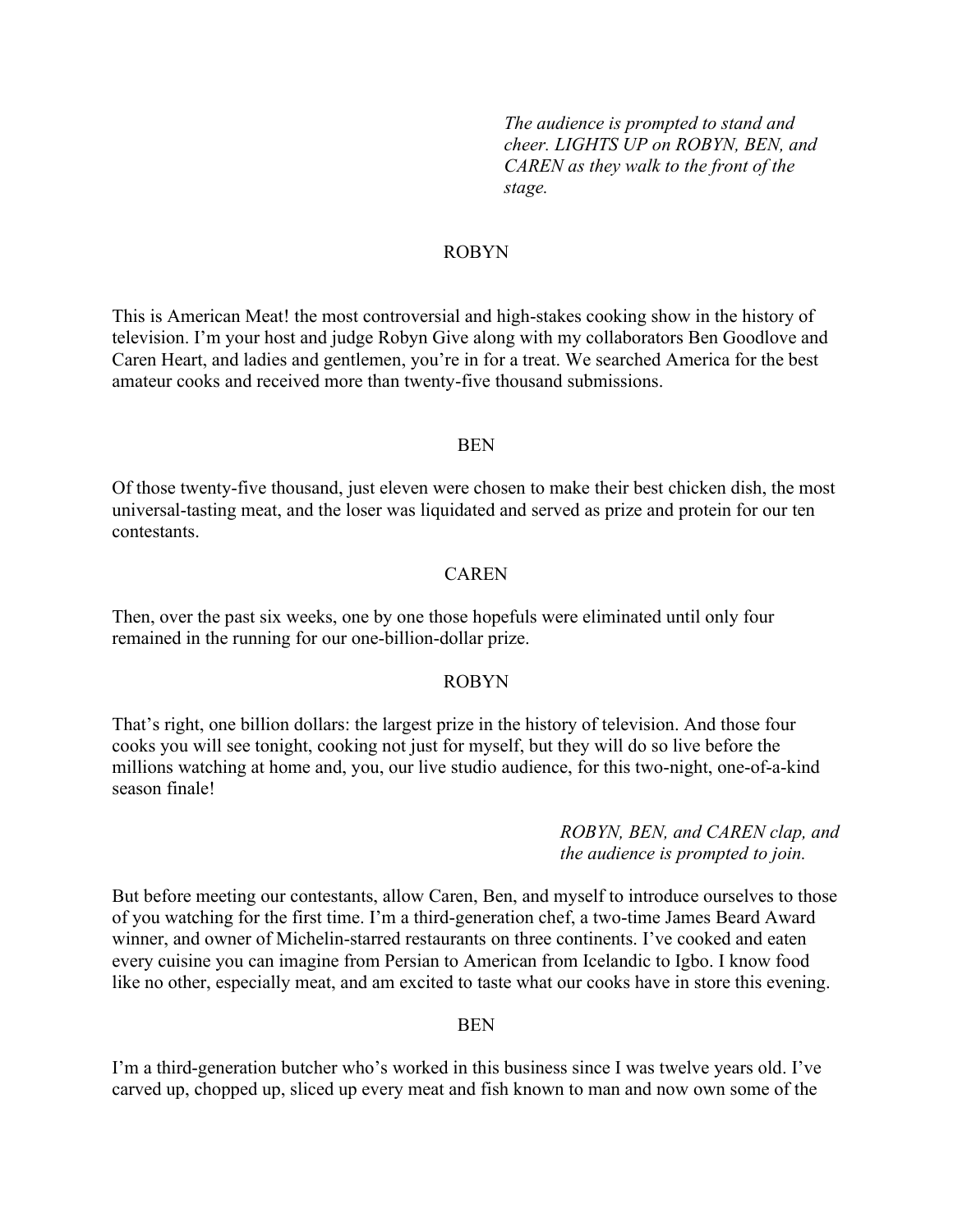most renown butcher shops in North America. I also led the team that won the 2019 World Butcher's Challenge. Meat is what I do, and no one, absolutely no one, knows a good cut like me. It's my life's honor to help these cooks chase their dreams.

#### CAREN

I'm a board-certified emergency medicine physician who has seen it all: (*counting on her fingers as she recites the list)* strangulations, gunshots, stabbings, falls, car accidents, burnings, poisonings, even small bombings. You name it, I've treated it and know firsthand when someone is beyond saving. I also know, most importantly, what kills a person the quickest and how death and trauma affect every part of the body. No one under my care suffers long or needlessly.

#### ROBYN

Wonderful. Now, let's talk to our finalists.

*ROBYN goes to KATHRYN'S cooking station, BEN and CAREN following closely. BEN and CAREN stand behind KATHRYN, looking over her shoulders.*

What are you preparing for us this evening?

### KATHRYN

*(continuing to cook while answering)*

I am making a parmesan-crusted chest muscle with roasted asparagus and fingerling potatoes.

#### ROBYN

Sounds delicious. But why the chest muscle rather than, say, the thigh or triceps?

#### **KATHRYN**

Well, he didn't have very much fat on his chest, so I thought it would be a very good, meaty piece to work with.

#### ROBYN

Indeed, he was quite a fit young man. He didn't have much fat anywhere. The chest is a finnicky piece, however, thirty seconds too long in the oven and it's dry as sandpaper. Be careful, watch your cook time.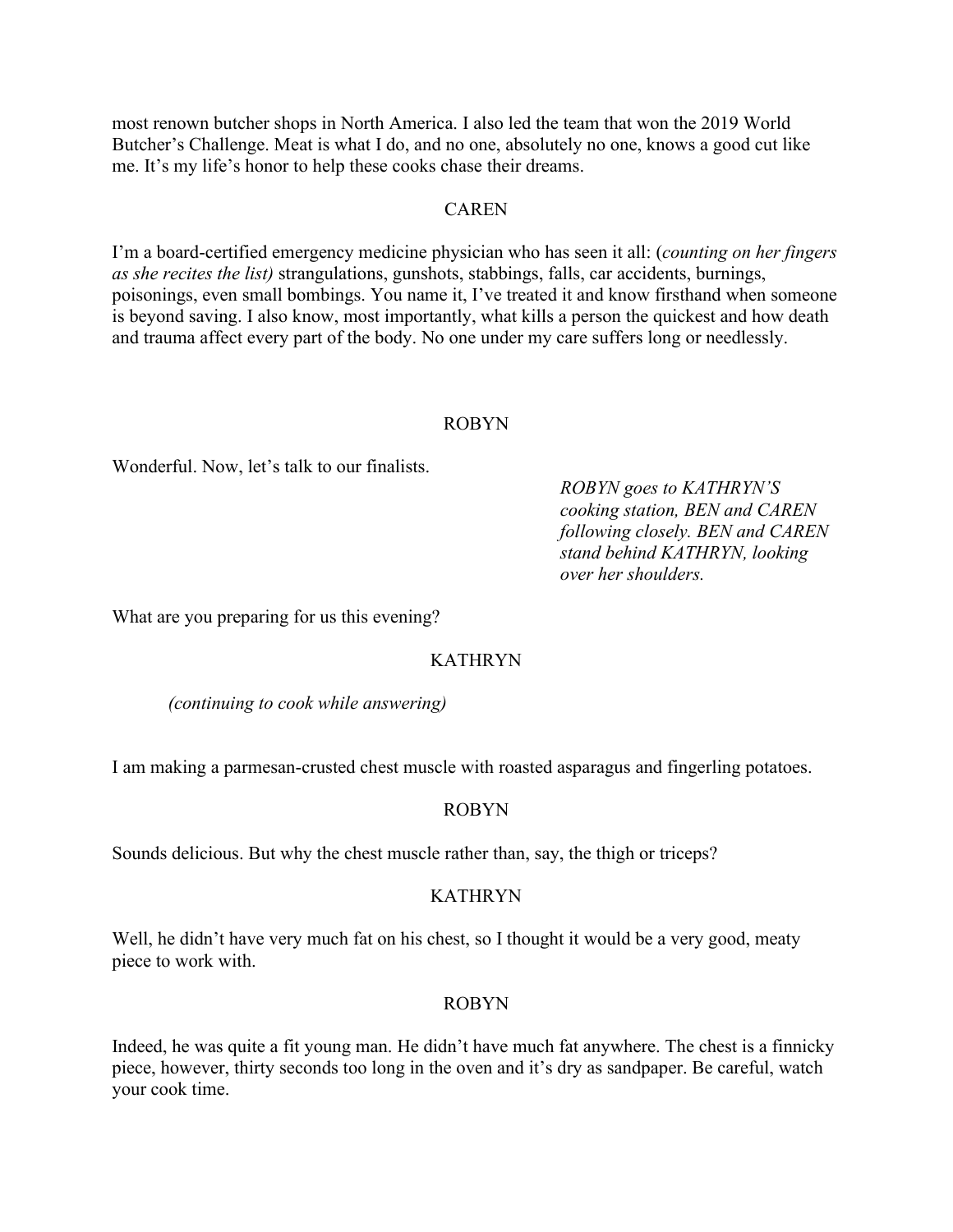### **KATHRYN**

Will do, sir.

#### ROBYN

Now, I'm going to ask you something that'll also ask Elizabeth, DeMarcus, and Thomas. You have a one in four chance of winning one billion dollars or literally losing everything. How are you handling that kind of pressure?

### KATHRYN

I feel like I was built for this. I was raised by two wonderful, strong parents. They taught us nothing in life is easy. The easy way is the cheap way. You have to sacrifice. Then in the Army, I learned that lesson twice over.

### ROBYN

You learned it's worth risking everything to achieve something meaningful?

### KATHRYN

Exactly. I ask myself every day, What are you willing to lose? Sir, that's how I know I'm prepared.

#### *(BEN and CAREN nod as if in deep consideration of what's being said)*

We were surrounded by terrorists all the time in Iraq and Afghanistan. You, one of your friends could die anytime, so being under this kind of pressure is second nature to me. The greater the sacrifice, the greater the reward.

#### ROBYN

*(bemused)*

Okay, then, good luck to you.

*ROBYN goes to DEMARCUS'S cooking station, BEN and CAREN following closely. BEN and CAREN stand behind DEMARCUS, looking over his shoulders.*

DeMarcus, what can I look forward to this evening?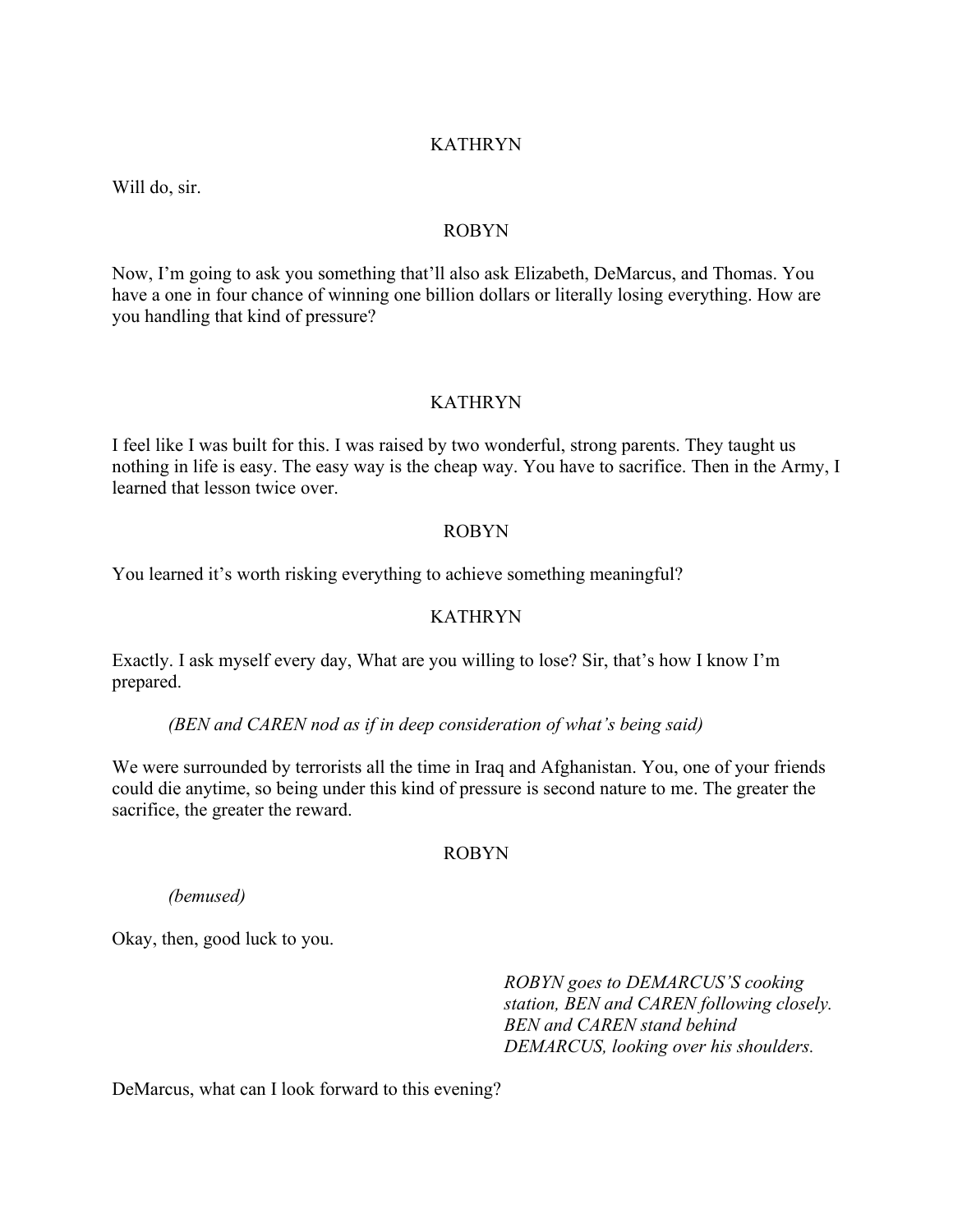# DEMARCUS

### *(continuing to cook while answering)*

I'm putting a twist on something I loved as a kid, which was my mom's spaghetti. Instead of traditional pasta, I'm using zucchini noodles and ground backside meat in my sauce.

# ROBYN

Interesting, and what else are you putting in the sauce?

### DEMARCUS

Thyme, oregano, salt, a little garlic powder, and a few of my mom's special ingredients.

### ROBYN

*(tasting from one of the pots)*

Remember, the backside meat can be quite fatty. You must make sure your sauce isn't greasy, like some diner, and that the ground meat has a lovely, moist texture.

#### DEMARCUS

Taking everything to heart, sir. I'll definitely be sure it's not greasy.

#### ROBYN

Marvelous. I'll ask you as I did Kathryn: Are you prepared for this kind of pressure?

#### **DEMARCUS**

My life has always been live or die, so this is just another chapter. Growing up with my mom and my sisters, we knew what it meant to have nothing. We were homeless sometimes. Overcoming all that, I feel like, in some way, I'm not risking very much if the upside is winning a billion dollars.

### ROBYN

That's a life-changing amount of money, is it not?

### DEMARCUS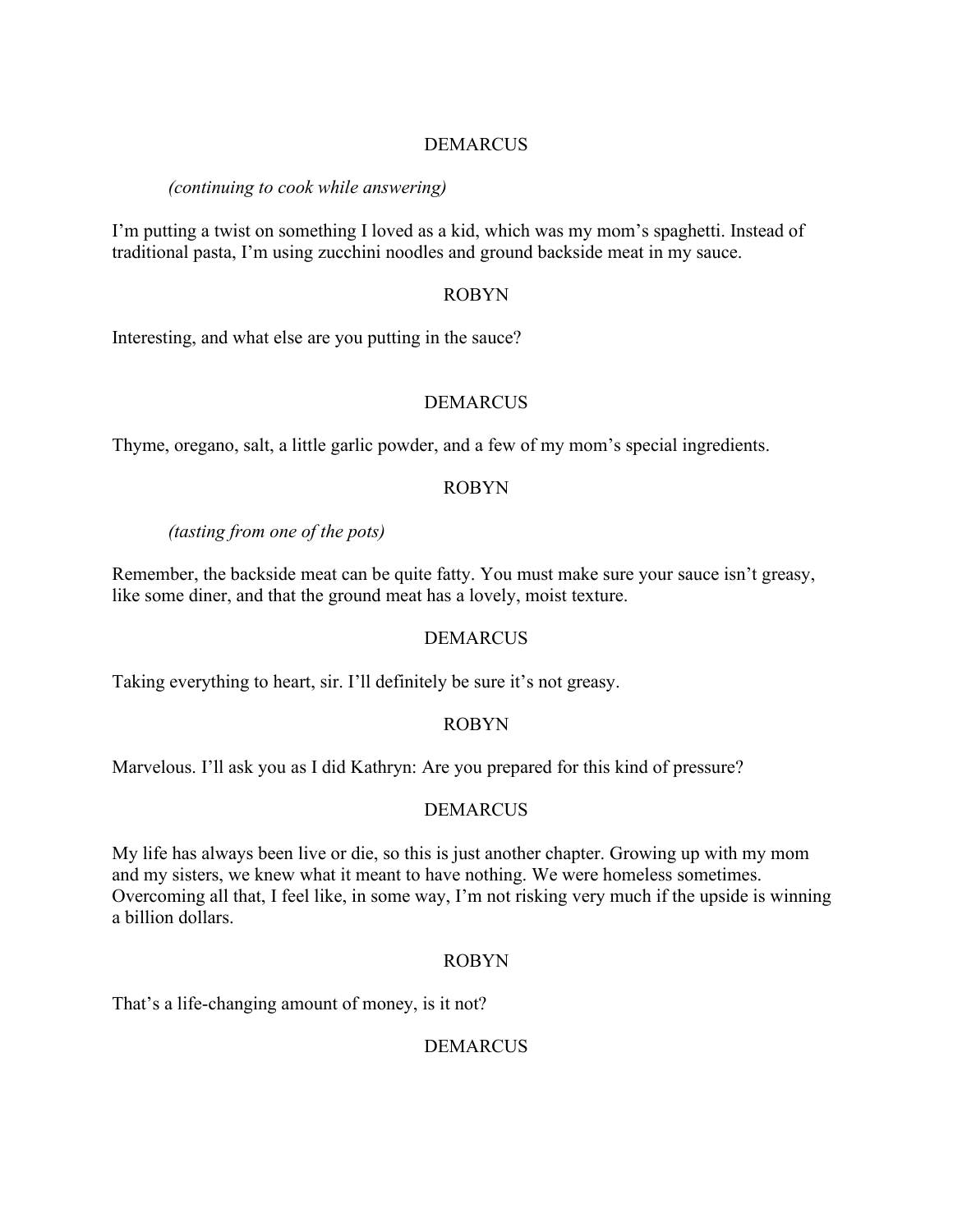For sure, not just my life but my family's. Generations. When you come from nothing, it's hard to even imagine having something, but I'm close. *(looking up, smiling)* It's my time to shine.

#### ROBYN

If you win this competition, are you done with teaching?

### DEMARCUS

I never thought I'd be in a position to think about quitting, but I, yeah, I'd stop teaching and maybe start a foundation, something that provides after-school programs for kids. They need that type of thing.

*(BEN and CAREN smile, nod affirmatively)*

### ROBYN

*(excitedly)*

But you'd sadden all your students by quitting!

### DEMARCUS

Sir, being on this show is the best lesson I could ever teach them. Seeing me up here, they know they can accomplish their dreams. I believe I've won already.

#### ROBYN

All right, good man.

*ROBYN goes to THOMAS'S cooking station, BEN and CAREN following closely. BEN and CAREN stand behind THOMAS, looking over his shoulders.*

Thomas, what are you making?

### THOMAS

*(continuing to cook while answering)*

I am making roasted broccolini with a pan-seared biceps and a classic mashed potatoes on the side.

ROBYN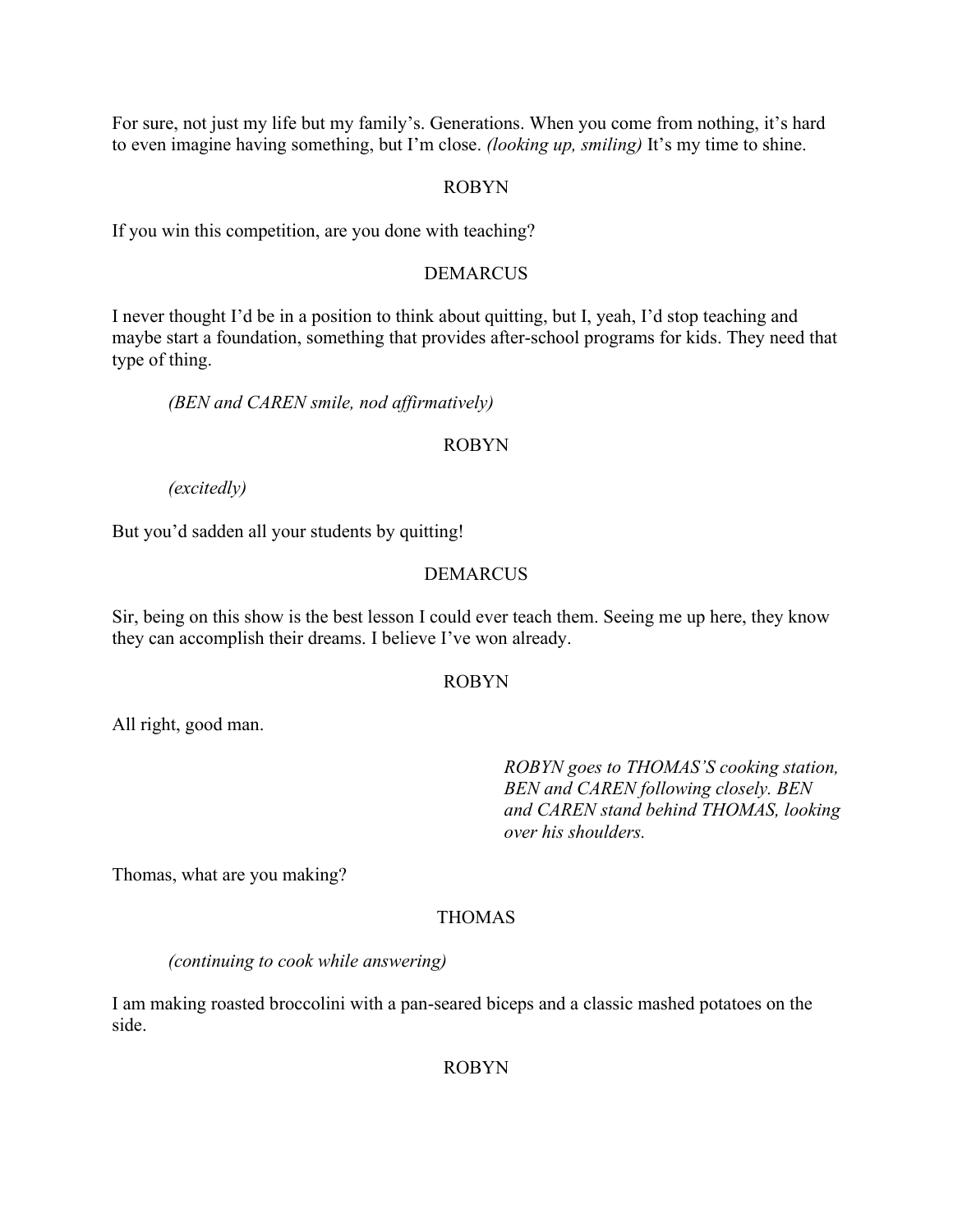Brilliant. How confident are you that this is your best with everything on the line?

# THOMAS

One-hundred percent. I'm putting all I have into this dish. Being here, competing means too much to not give it my all.

### ROBYN

Be sure that sear is perfect. The difference between underdone and overdone is seconds. I've seen great chefs botch this technique to hell.

### THOMAS

### *(looking up, smiling)*

Sir, I won't screw this up.

### ROBYN

This entire competition you've been remarkably cool, and frankly, I didn't expect you to make it this far, to be the calm, cool, and collected type. How does the owner of a computer repair shop withstand this type of die-or-die pressure?

### THOMAS

*(using his shoulders to dab tears from his eyes)*

You can't judge a book by its cover. My first business went bankrupt. My parents lost their retirements investing in it, my wife took our kids and left me. But I didn't give up. *(looking up, smiling)* I started my shop, built it into a successful business and got my wife and kids back.

*(BEN and CAREN smile and nod earnestly, as if moved by the story)*

### ROBYN

You know resilience, what it means to lose everything and come back?

### THOMAS

Yeah, it was tough, but I showed myself I could fight. I know what I'm made of. And it proved anything is possible if you never stop fighting.

### ROBYN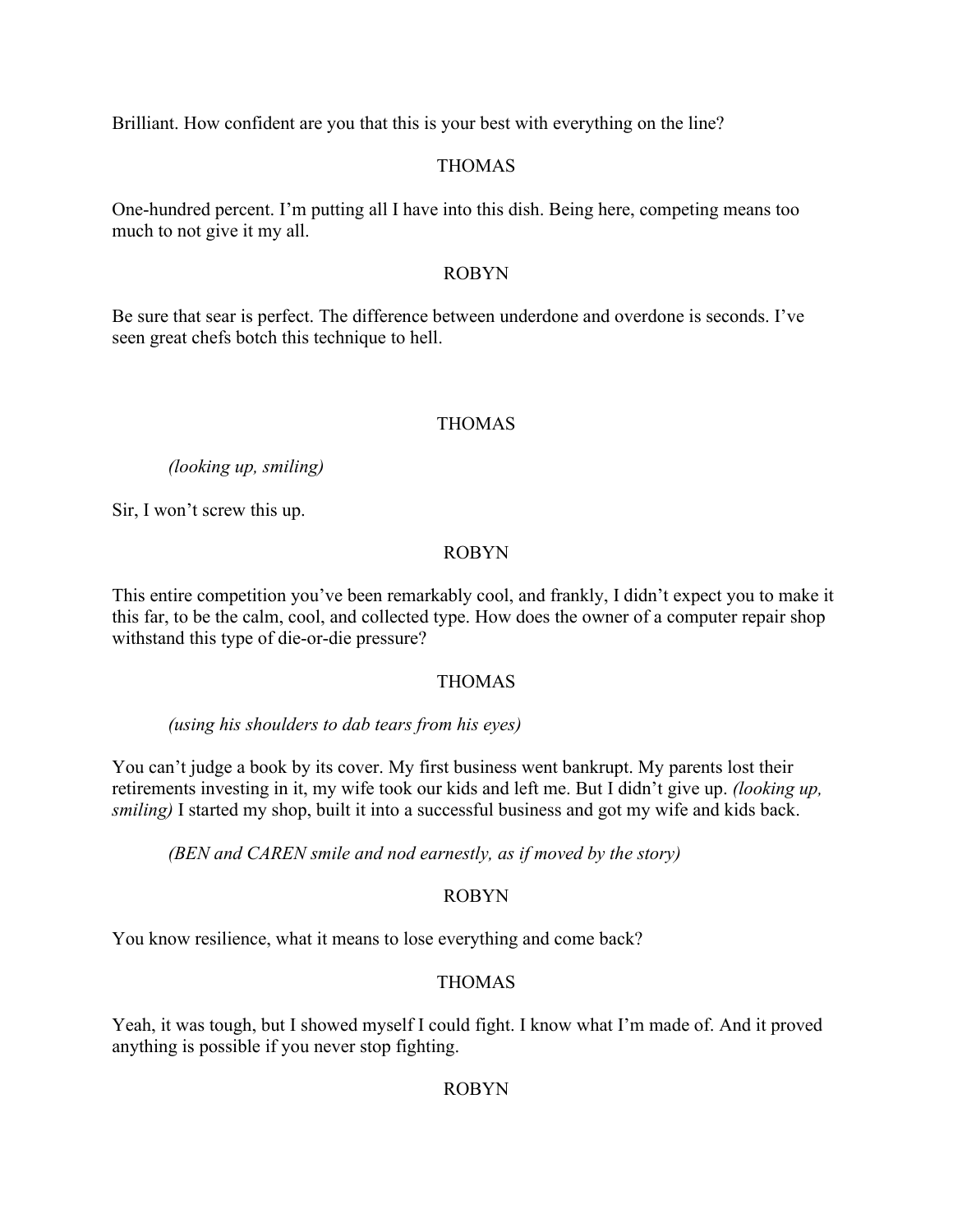Nothing is insurmountable then?

### THOMAS

Not a thing on Earth, sir.

### ROBYN

Not even losing this competition?

*(BEN and CAREN pucker their faces, anticipating THOMAS'S answer)*

### THOMAS

I agree with DeMarcus: getting this far means I've already won. Nobody can take away what I've accomplished.

*(THOMAS and DEMARCUS look at each other and smile)*

### ROBYN

Well, then, best of luck to you.

# *ROBYN goes to ELIZABETH'S cooking station, BEN and CAREN following closely. BEN and CAREN stand behind ELIZABETH, looking over her shoulders.*

Smells delightful, Elizabeth. What are you making?

### **ELIZABETH**

I'm making a pan-seared chest muscle with a rustic mac-and-cheese, topped with some ovenroasted breadcrumbs, and sweet potato puree on the side.

### ROBYN

Why that meal in this type of all-or-nothing competition?

# ELIZABETH

I make it for my family all the time, with chicken, of course, and they love it. So, I thought, "Put your best foot forward."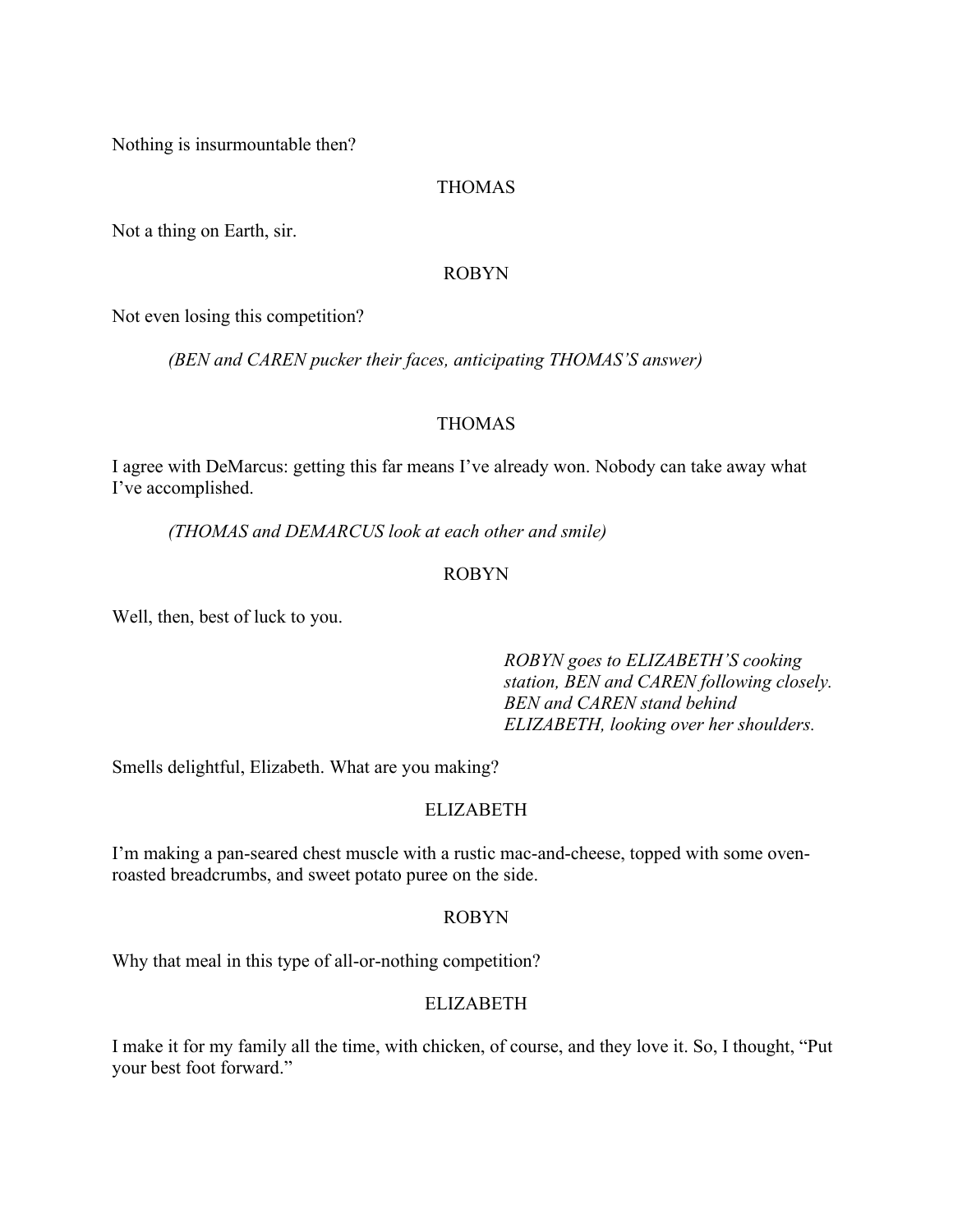#### ROBYN

As I told Thomas, watch that sear. Don't let something as elementary as that be the end of you in this competition.

#### ELIZABETH

Okay, sir, I won't.

#### ROBYN

Good. Now, Elizabeth, you're up against a war veteran, someone who's been homeless, and a businessman who rebuilt himself from nothing: How does a homemaker prepare for the pressure of this competition against people who have experienced the worst of life?

### **ELIZABETH**

Being a mom is the toughest job on Earth. You see a little of everything and have to be able to do a little bit of everything.

*(BEN and CAREN look at one another, exhibiting a bit of skepticism, then return their eyes to Elizabeth)*

#### ROBYN

It prepares you even for the stress of literally cooking for your life?

#### ELIZABETH

*(she stops cooking momentarily to look at ROBYN)*

Being a mom prepares you for everything, and I'm the only person here who knows what being a mom feels like. *(resuming to cook)* Not many people would swap places with someone who's taking care of a family.

#### ROBYN

You sound absolutely certain of yourself.

### ELIZABETH

Sir, I wouldn't have made here if I wasn't. You have to believe in yourself and what you're doing.

ROBYN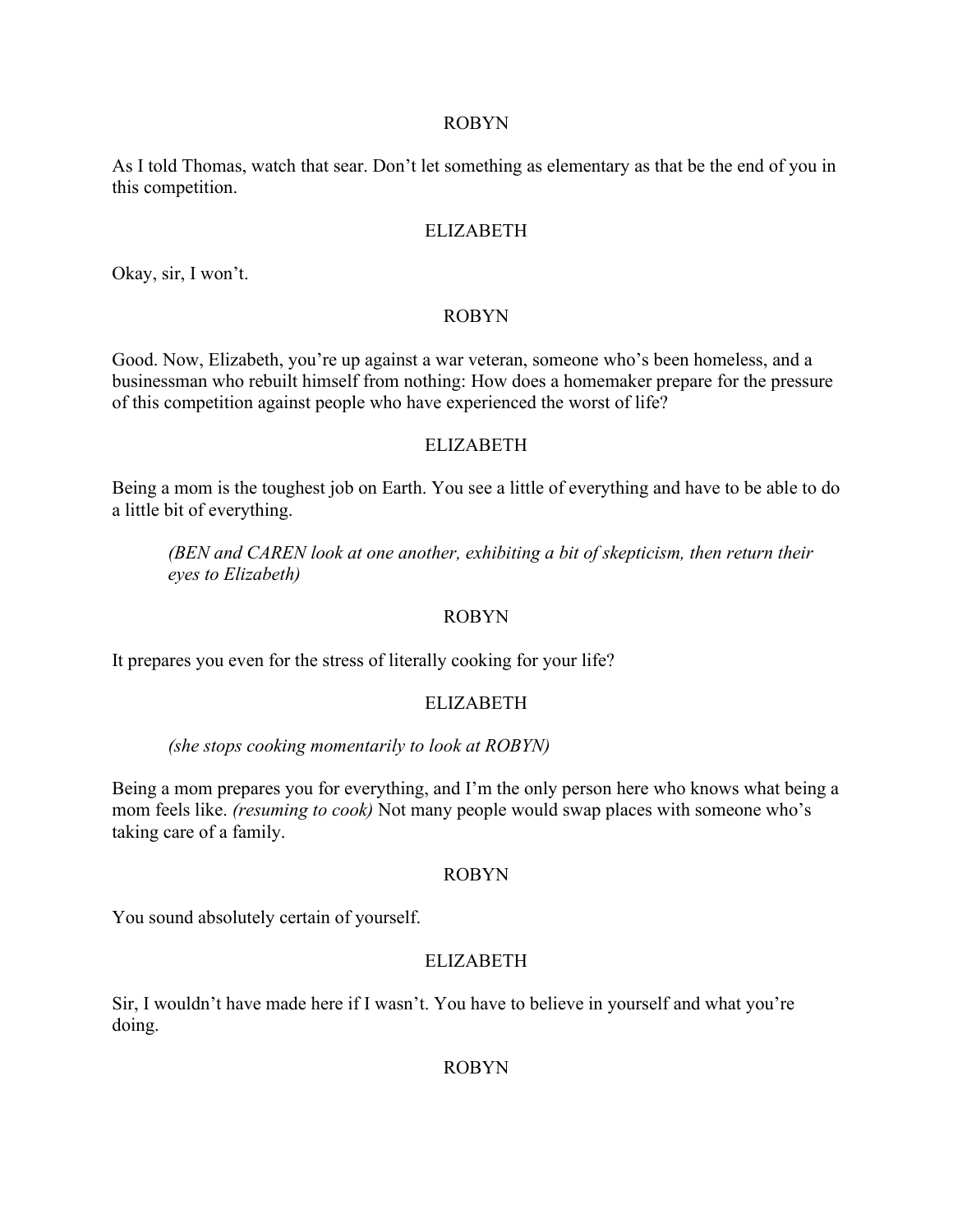Good then.

# *ROBYN, BEN, and CAREN return to their positions at center stage.*

# ROBYN, BEN, and CAREN

### *(looking at the clock, counting in unison)*

Seven, six, five, four, three, two, one, stop!

### ROBYN

Everyone, your time is up. Continuing is an immediate disqualification. *(he pauses, and with his hands pressed together as if in prayer, he brings his hands to his face)* Now, there is one thing you must know before I taste your dishes. *(pauses)* Tonight will be a double-elimination. *(the finalists gasp, rub their faces and hands, fidget with anxiety)* Two of you will be saying goodbye this evening. *(pauses)* Kathryn, how does this news make you feel?

# KATHRYN

I'm surprised … but ready.

### ROBYN

DeMarcus?

# DEMARCUS

Same here, surprised but ready.

### ROBYN

You, Thomas?

### THOMAS

*(snickering nervously)*

A broken record: surprised but ready.

ROBYN

Elizabeth?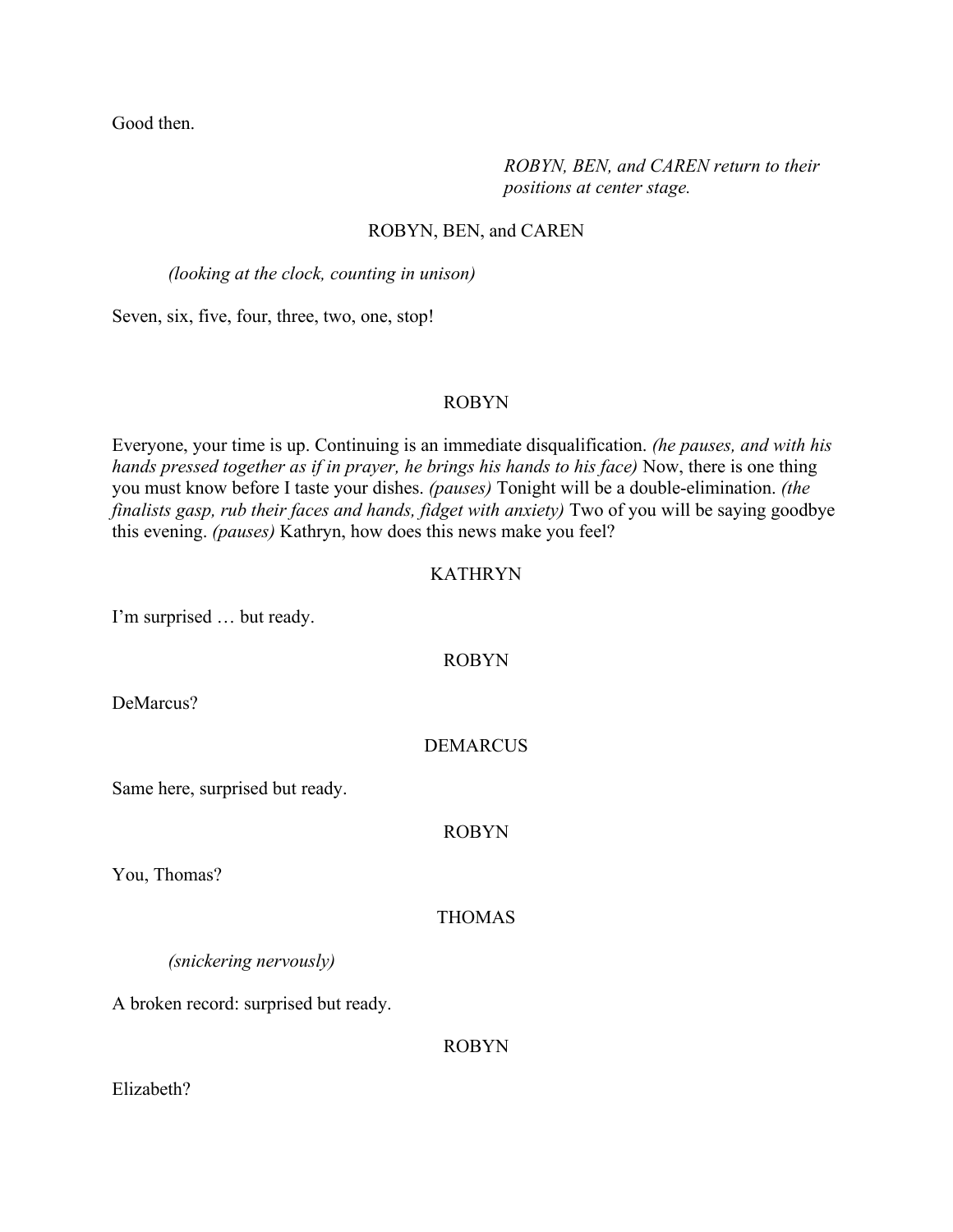### ELIZABETH

Same here, surprised but ready for what happens.

## ROBYN

Let's begin.

*ROBYN goes to THOMAS'S station, BEN and CAREN following closely. BEN and CAREN stand behind THOMAS, looking over his shoulders. Before tasting the dish, ROBYN raises fork- and spoonfuls in the air to eye them in the light, sniffs them on occasion. While ROBYN tastes the dish, THOMAS faces forward and remains still, hands folded behind his back, rarely looking at ROBYN.*

ROBYN (continued)

Was this your best?

#### THOMAS

*(continuing to look forward)*

I believe it was.

*ROBYN goes to ELIZABETH'S station, BEN and CAREN following closely. BEN and CAREN stand behind ELIZABETH, looking over her shoulders. Before tasting the dish, ROBYN raises fork- and spoonfuls in the air to eye them in the light, sniffs them on occasion. As ROBYN tastes her dish, ELIZABETH looks at him emotionlessly.*

# ROBYN

*(clears his throat)*

Okay, then.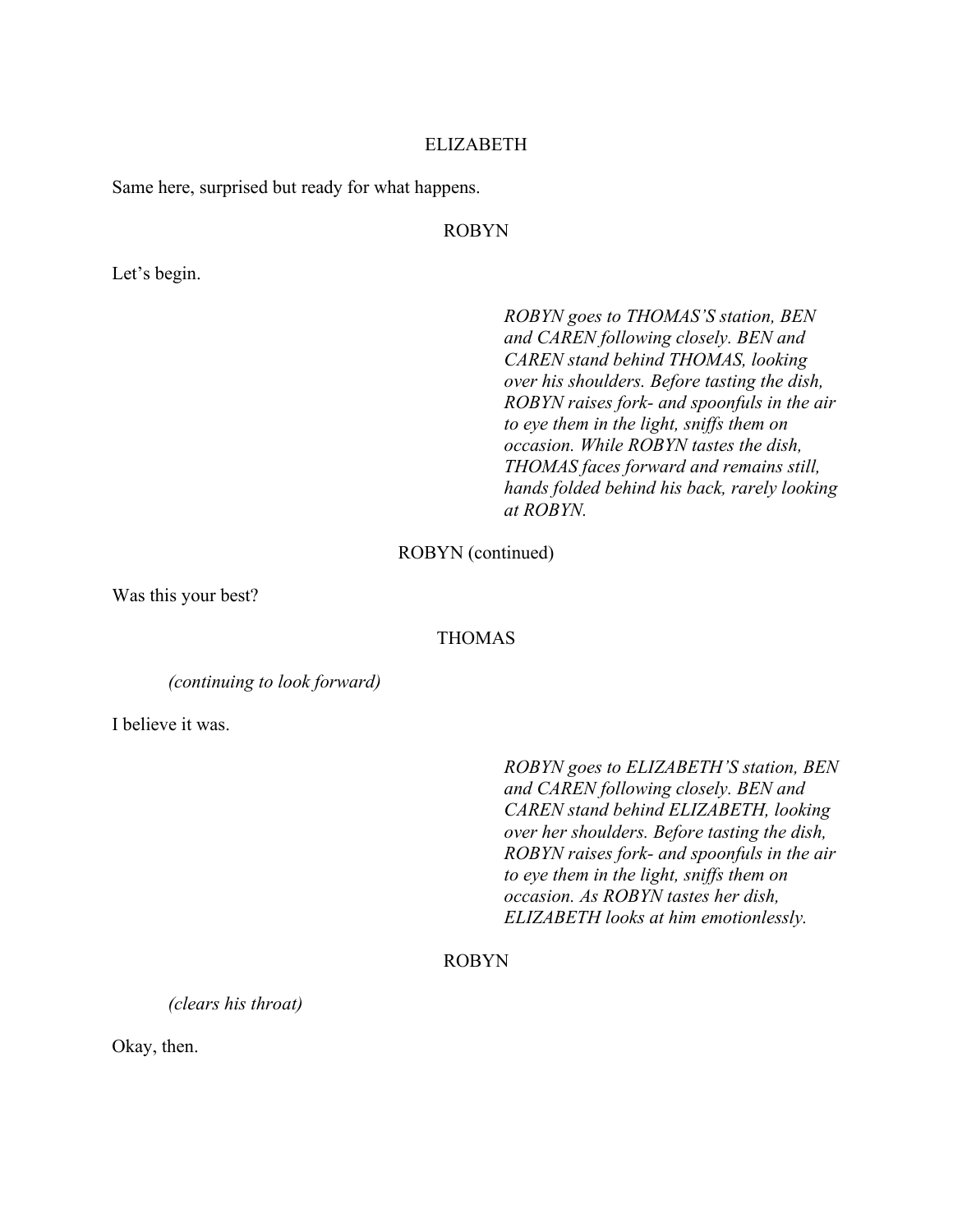*ROBYN goes to KATHRYN'S station, BEN and CAREN following closely. BEN and CAREN stand behind KATHRYN, looking over her shoulders. Before tasting the dish, ROBYN raises fork- and spoonfuls in the air to eye them in the light, sniffs them on occasion. She's noticeably nervous as ROBYN tastes her dish, adjusting the hems of her shirtsleeves, pushing hair behind her ears. He finishes, looks at her, exhales then moves to DEMARCUS'S station, BEN and CAREN following closely. BEN and CAREN stand behind DEMARCUS, looking over his shoulders. Before tasting the dish, ROBYN raises fork- and spoonfuls in the air to eye them in the light, sniffs them on occasion. DEMARCUS wipes sweat from his forehead once with a towel then stands calmly and watches ROBYN tastes his dish. ROBYN, CAREN, and BEN then return to center stage.*

#### ROBYN (continued)

This was not an easy decision, but I know, without a doubt, the two who will not be continuing. Kathryn and Elizabeth, please step forward.

> *KATHRYN and ELIZABETH sigh, drop their heads, and come to ROBYN, BEN, and CAREN.*

You are wonderful cooks and have been remarkable competitors. From start, I knew you would go far in this competition and that it would be a shock if at least one of you didn't survive to our final round. *(pauses)* Which is why I'm relieved you're moving forward and the time has come for DeMarcus and Thomas.

> *ELIZABETH and KATHRYN scream with excitement, hug, and hold each other's hands. DEMARCUS and THOMAS groan. DEMARCUS pounds his cooking station, and THOMAS begins to whimper.*

#### ROBYN

Thomas, final words?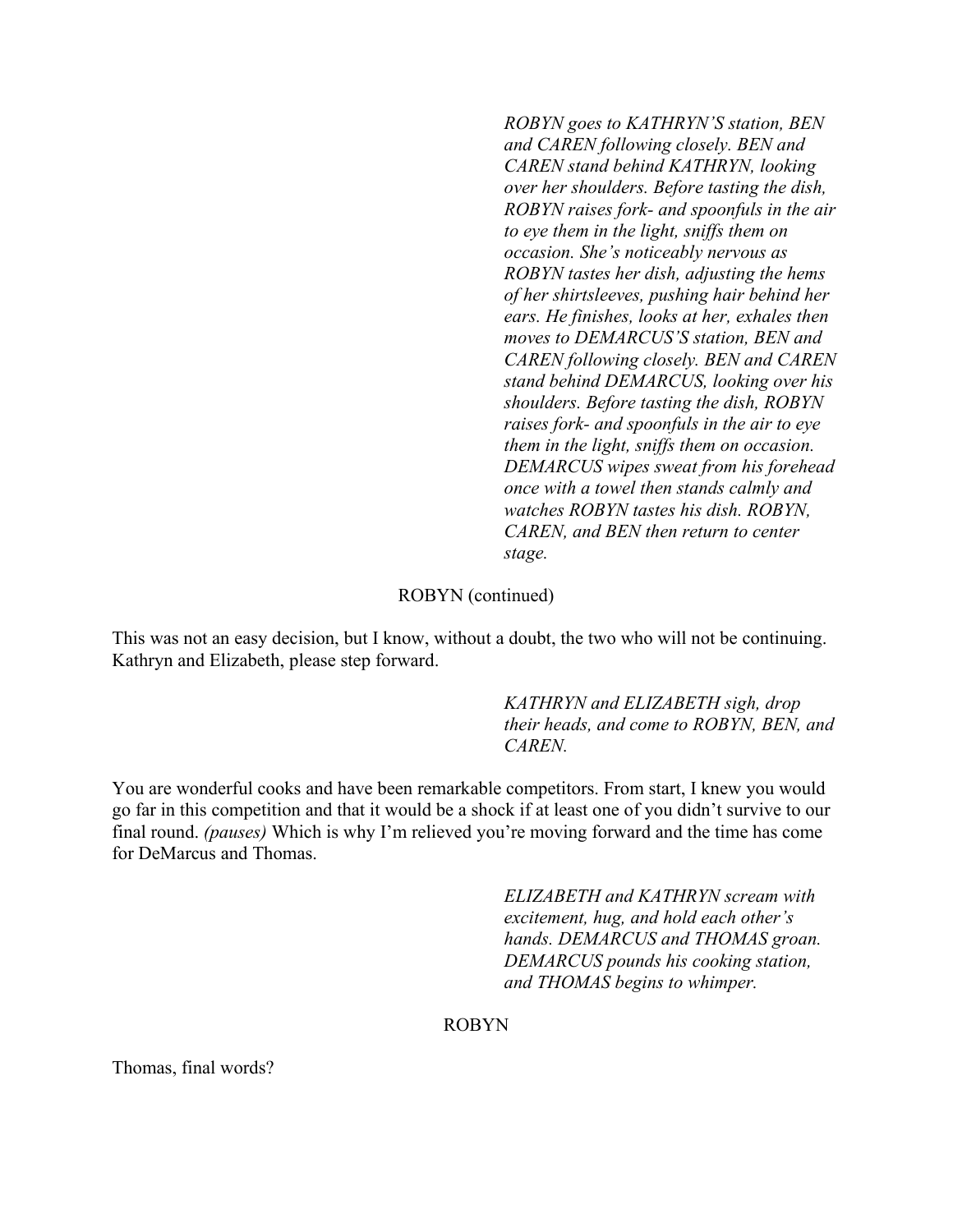#### THOMAS

#### *(crying)*

Sir, I gave it everything I had … gave it everything I had. That's all.

#### ROBYN

DeMarcus, anything to say before you go?

### DEMARCUS

*(stammering)*

I—I—I'm at a loss for words, sir. I—I knew this could happen but didn't expect it.

*(he starts to speak but instead throws up his hands and sighs loudly)*

## ROBYN

*(opening his blazer to reveal the gun and knife holstered to his sides)*

Ladies, since there are two victors tonight, you make this choice together.

#### ELIZABETH and KATHRYN

*(giddily looking at each other and muttering indecipherably)*

The gun! The gun! The gun! The gun! The gun!

*ROBYN hands KATHRYN the gun. DEMARCUS and THOMAS walk offstage, BEN and CAREN following them and whispering to each other, LIZ and KATHRYN following BEN and CAREN. ROBYN walks to the front of the stage.*

#### ROBYN

*(excitedly)*

Wow, ladies and gentlemen, even I'm surprised by that finish! I remember as a young man learning Spanish and our teacher giving us this little mnemonic for remembering if "problema"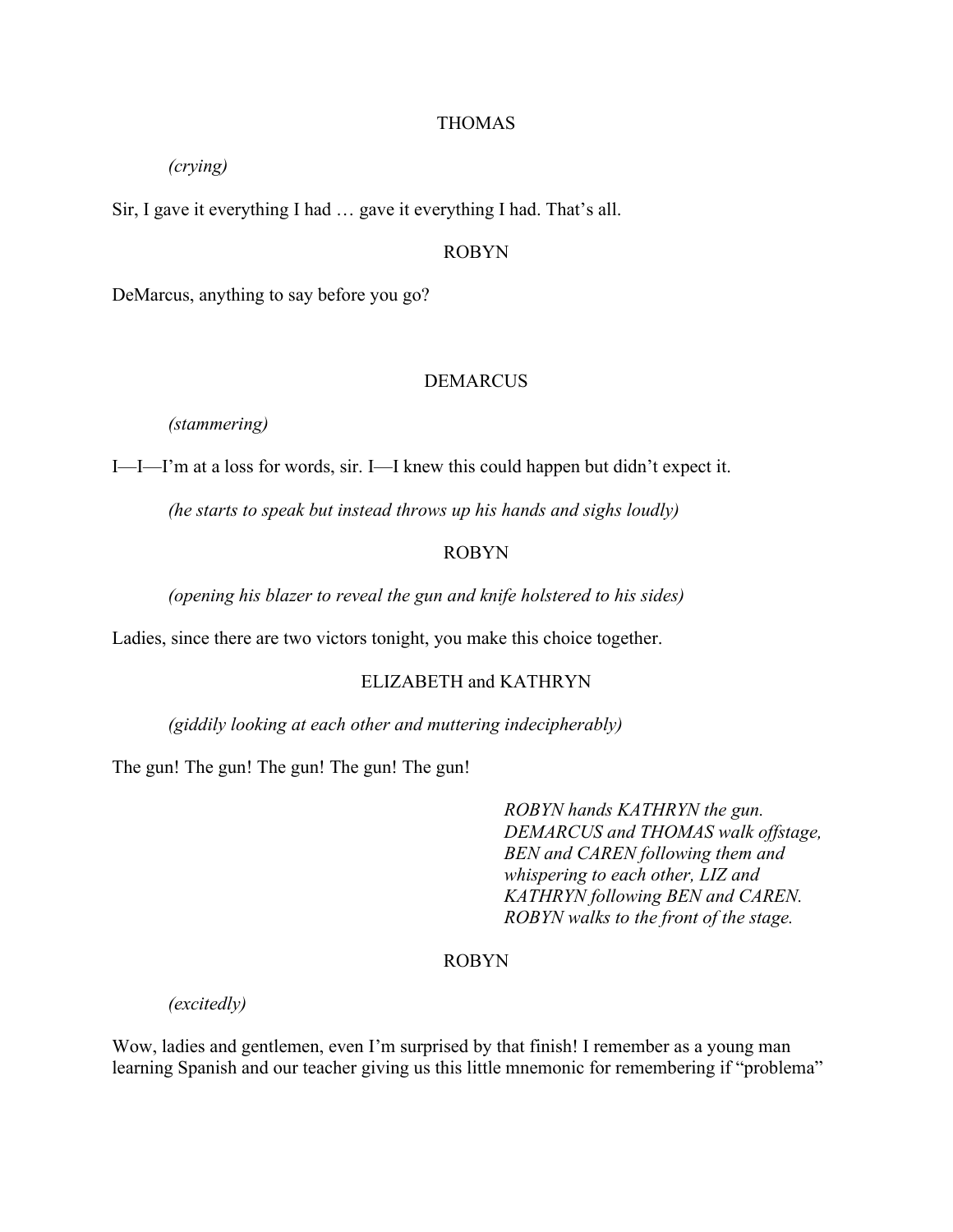was masculine or feminine. "Remember," she said, "Men have all the problems." Boy, was she correct tonight—*(two gunshots are heard)*

> *KATHRYN hurries onto the stage with ELIZABETH behind her and holding the gun, both smiling and excited. They join ROBYN. ELIZABETH fires a celebratory shot into the air. ROBYN and KATHRYN duck.*

#### ROBYN (continued)

*(laughing)*

Good god, woman, are you mad? You can't shoot that thing in here!

#### END SCENE

### **SETTING:**

A television studio.

Scene 2

*A clock hangs above the stage. Two small cooking stations, each with a few pots, pans, dishes, and cooking utensils. From left to right, KATHRYN and ELIZABETH are cooking at their stations. ROBYN, BEN, and CAREN stand center stage. Beneath his sport coat, hidden from view, ROBYN is carrying a small handgun and a knife holstered to his sides. Behind ROBYN, BEN, and CAREN is a box, inside of which are noisemakers, party hats, and confetti. The audience is prompted to stand and cheer. LIGHTS UP on ROBYN, BEN, and CAREN as they walk to the front of the stage.*

### ROBYN

Welcome to the finale of America Meat! I'm your host and judge Robyn Give along with my collaborators Ben Goodelove and Caren Hart.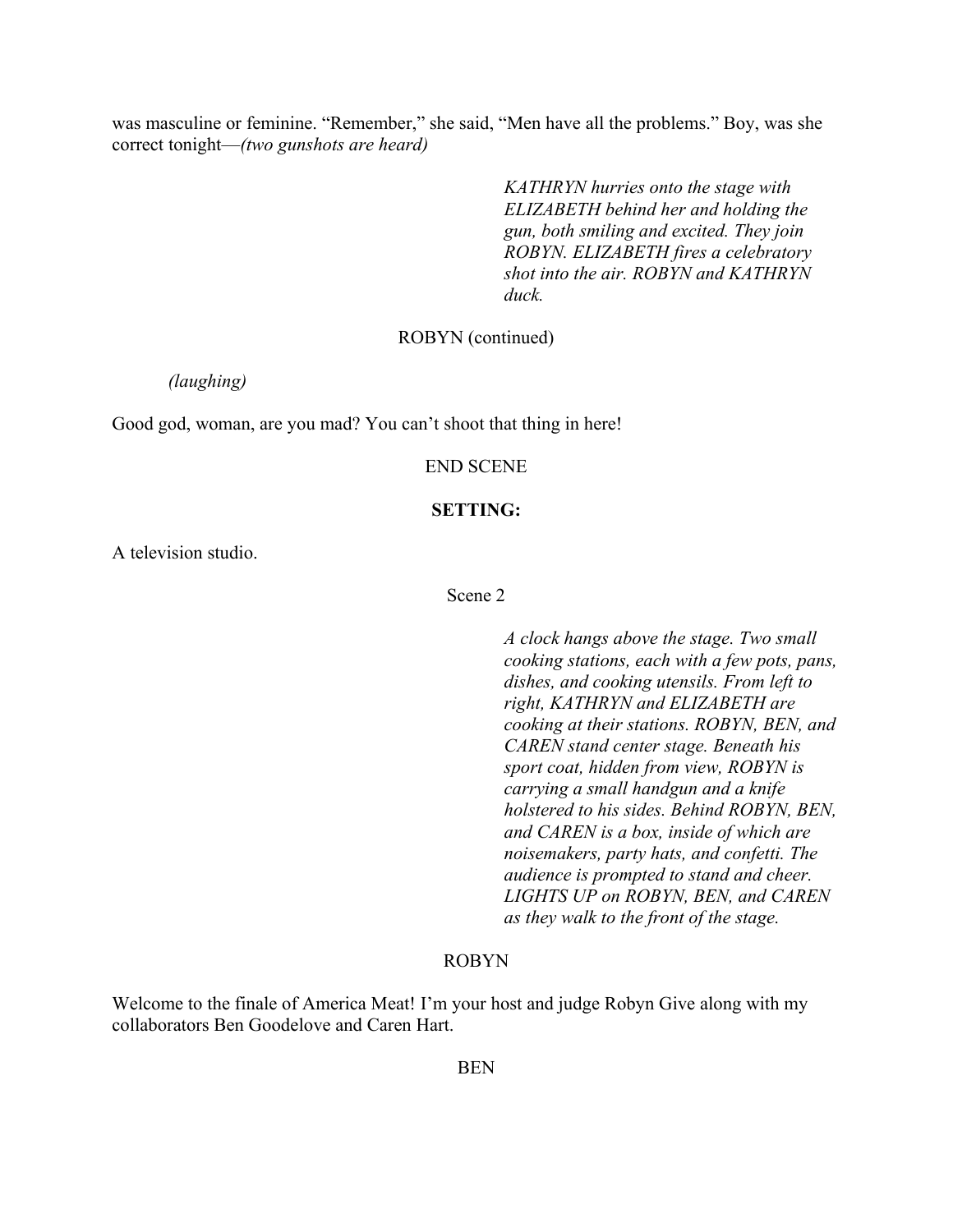From twenty-five thousand hopefuls, only two finalists remain.

# CAREN

And, as we speak, they are preparing a dish that could be worth a one-billion-dollar prize.

### ROBYN

In the history of television there has never been a show like American Meat. Never has the reward for success been so great or the consequences of failure been so tragic. This, ladies and gentlemen, is reality television in its purest form.

### BEN

The winner of this competition will not only be able to say they won … *(trailing off)*

### CAREN

*(finishing BEN'S sentence)*

But that they overcame all odds in doing so.

### ROBYN

*(speaking conversationally with BEN and CAREN)*

What a remarkable season this has been, from twenty-five thousand to two. Few would have thought a show like this was possible, and I bet, even fewer would have imagined that in the end we'd have two young women.

### **CAREN**

Which, I think, best demonstrates how results are determined by a person's talent and hard work.

#### BEN

It's will—plain and simple. They're on that stage for the same reasons the three of us are here. Luck will only take you so far.

### ROBYN

Precisely, it won't take you very far at all without that … *(pausing briefly to think)* that other ingredient to success. The fight you have inside.

### CAREN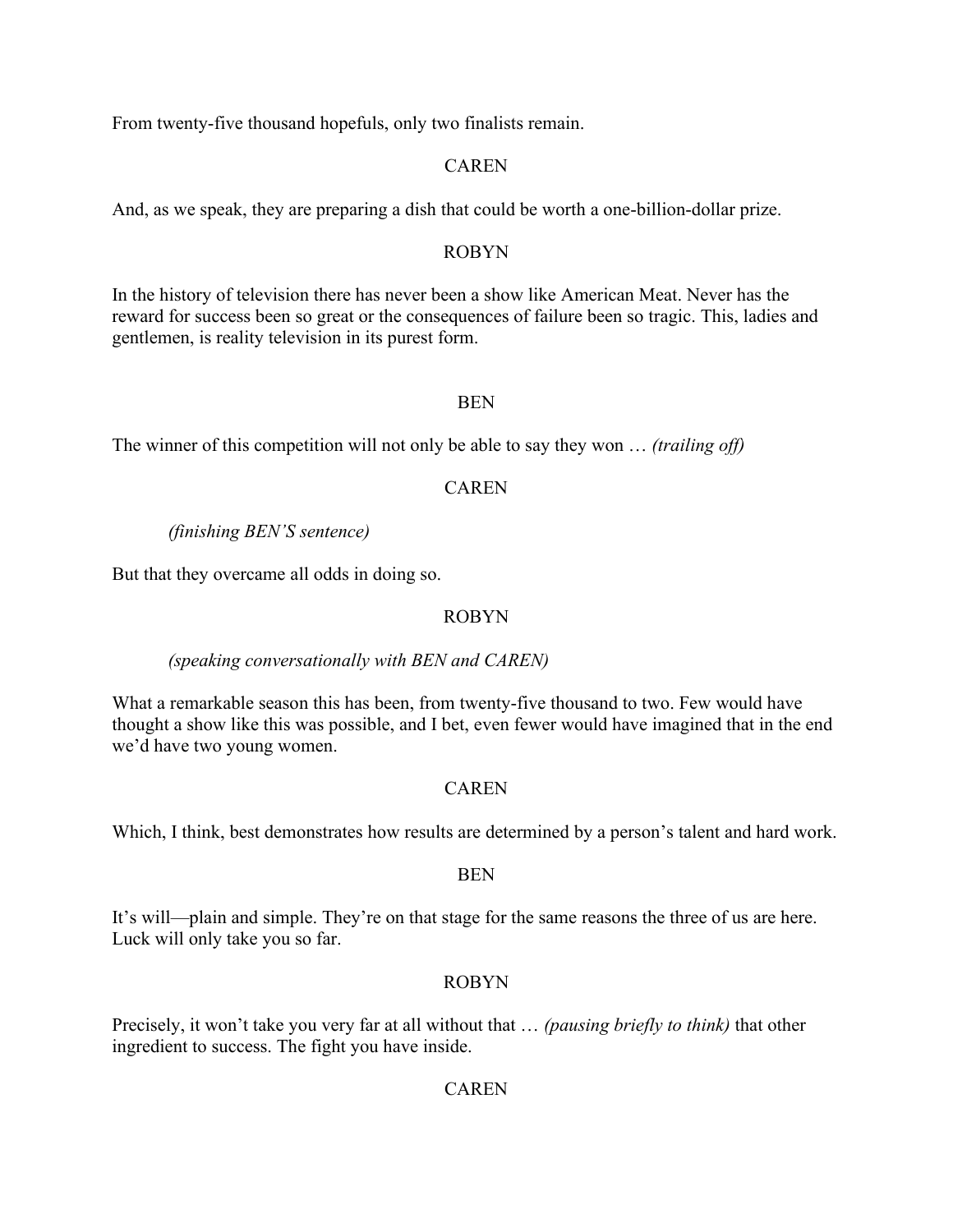As a woman of color, I definitely know the importance of fighting. What Elizabeth and Kathryn are showing is you have to go out and get what you want in life.

#### BEN

#### *(reaching out as if he were snatching a gnat from the air)*

You have to grab it! Grab it and knock over any obstacle in your way.

#### ROBYN

Not a thing in this life is a birthright—a job, a promotion, a spouse—nothing at all. Every person has the power to begin the world over again.

#### CAREN

Robyn, who do you feel has the advantage in the finale?

### ROBYN

It's neck and neck to be honest. Two strong competitors, two wonderful cooks. Kathryn, I'd say, definitely has the advantage in terms of the pressure. She's faced death before. But Elizabeth, as she has shown, is a tremendous fighter. It can really go either way.

*(Robyn looks at the clock)*

#### BEN

If you could give some advice to either of these competitors, what would you say?

### ROBYN

Brilliant question. First thing: stay within yourself. Don't overcomplicate matters at this stage, especially with your life on the line. Secondly: make sure your dish is perfect, not just the cook but the presentation. Third: by God, finish in time. Dying on a disqualification would be a shame.

*(ROBYN, BEN, and CAREN look at the clock)*

#### CAREN

Their time is almost up.

#### ROBYN, BEN, and CAREN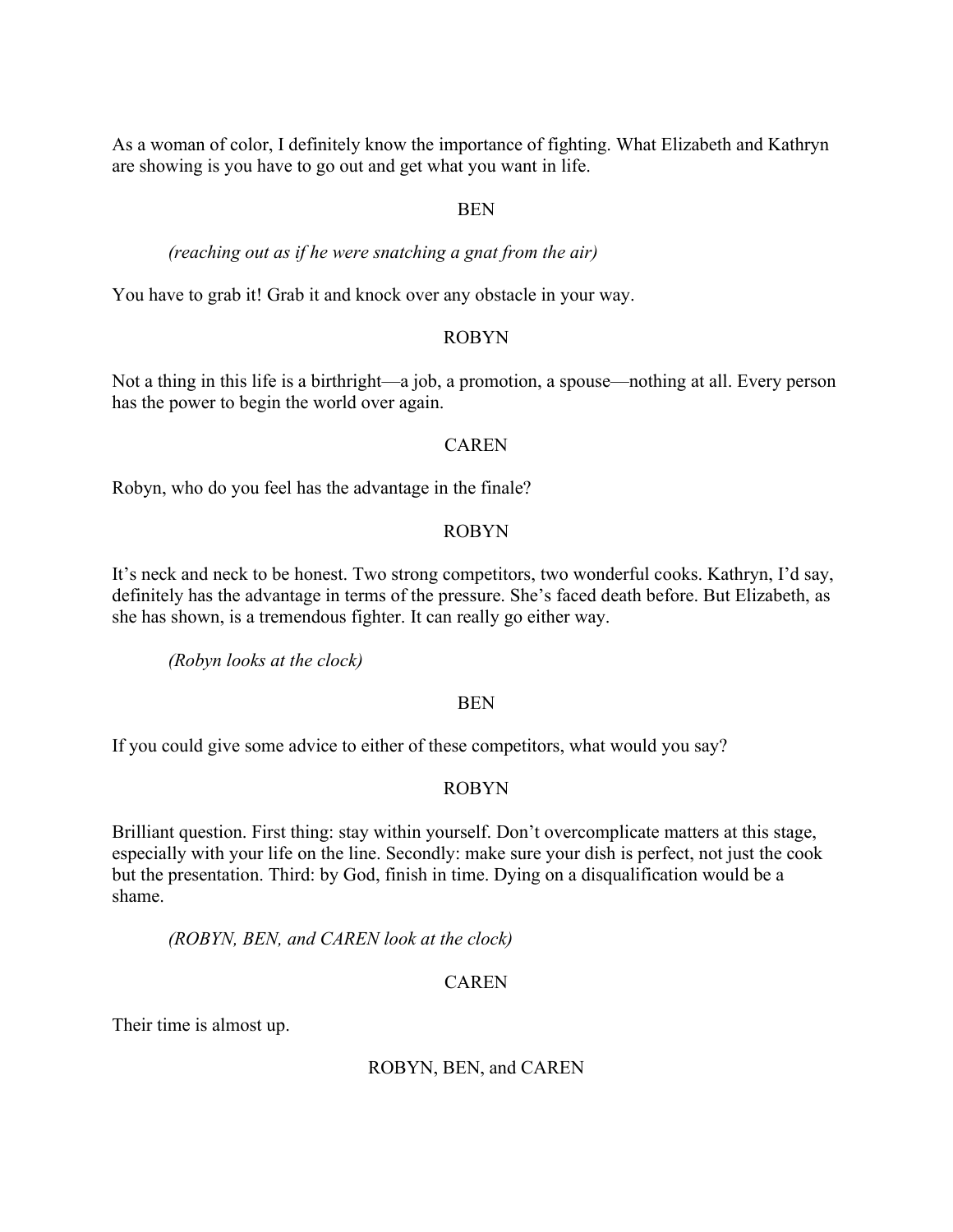*(looking at the clock, counting in unison)*

Seven, six, five, four, three, two, one, stop!

### ROBYN

Your time is up, stop everything! Continuing is an immediate disqualification. Let's give a hand to our finalists, Kathryn and Elizabeth.

> *ROBYN, BEN, and CAREN applaud and the audience is prompted to cheer. ROBYN goes to ELIZABETH'S station, BEN and CAREN following closely. BEN and CAREN stand behind ELIZABETH, looking over her shoulders. ROBYN and ELIZABETH hug and exchange a kiss on the cheek.*

### ROBYN (continued)

How are you this evening?

### ELIZABETH

I'm doing well. A little nervous but happy to be here.

### ROBYN

Good, good. When you found out about this competition and decided to try out, what pushed you to do so knowing the odds and the stakes?

#### ELIZABETH

The opportunity was too good to let go by—

#### ROBYN

*(interrupting)*

Winning one billion dollars?

#### ELIZABETH

Yes, sir, that. It's hard to imagine having that much money, and also the chance to prove something to myself and win. I see these shows all the time and think, "I can do that." *(snickering)* So, I just decided to give it a shot.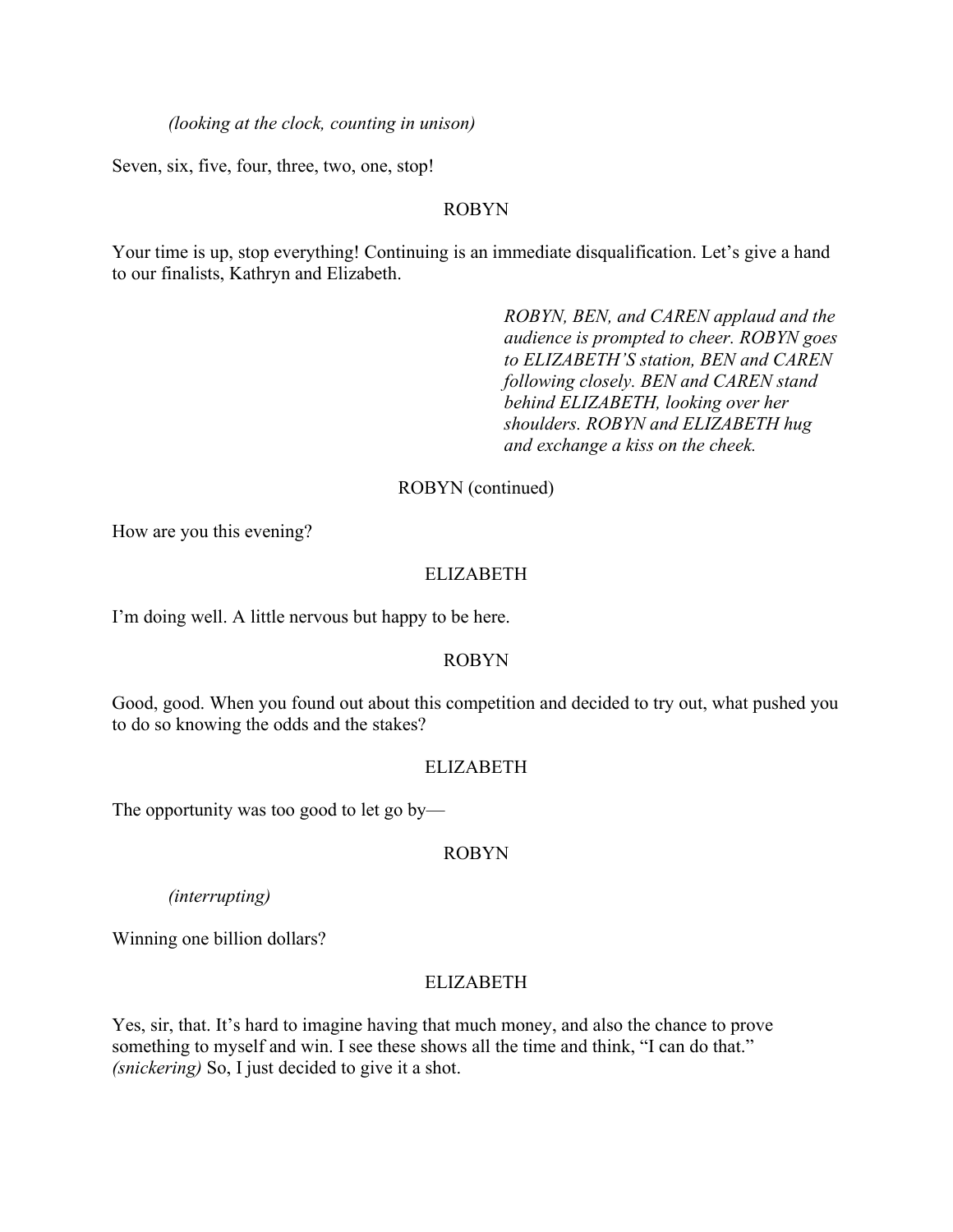*(BEN and CAREN nod in agreement)*

# ROBYN

And "give it a shot" you did. You've outlasted nearly everyone. What would winning one billion dollars mean to you?

# ELIZABETH

Everything. Like I said, it's hard to fathom that kind of money. It doesn't seem real. But, if I did win, my husband would never have to work again, my kids wouldn't have to pay for college. Our house would be ours. So much would change, be better. I'm the daughter of immigrants.… *(trailing off)*

### ROBYN

Wonderful. And your family is here tonight, correct?

### ELIZABETH

They are, yes, sir, they are.

*(all looking briefly to the audience)*

Their support means so much. I wouldn't have made it this far, gotten through tonight without them. The idea of being alone was almost as scary as the idea of losing.

### ROBYN

One of the things I love most about this competition, in fact, is how much it brought families together. Each of the people who competed really looked to their families and loved ones for inspiration and support. It's a beautiful part of what this show has been able to do.

#### ELIZABETH

Exactly.

### ROBYN

Now, to the matter at hand. What have you prepared this evening?

### ELIZABETH

I made an almond-crusted chest with roasted Brussels sprouts and mashed carrots.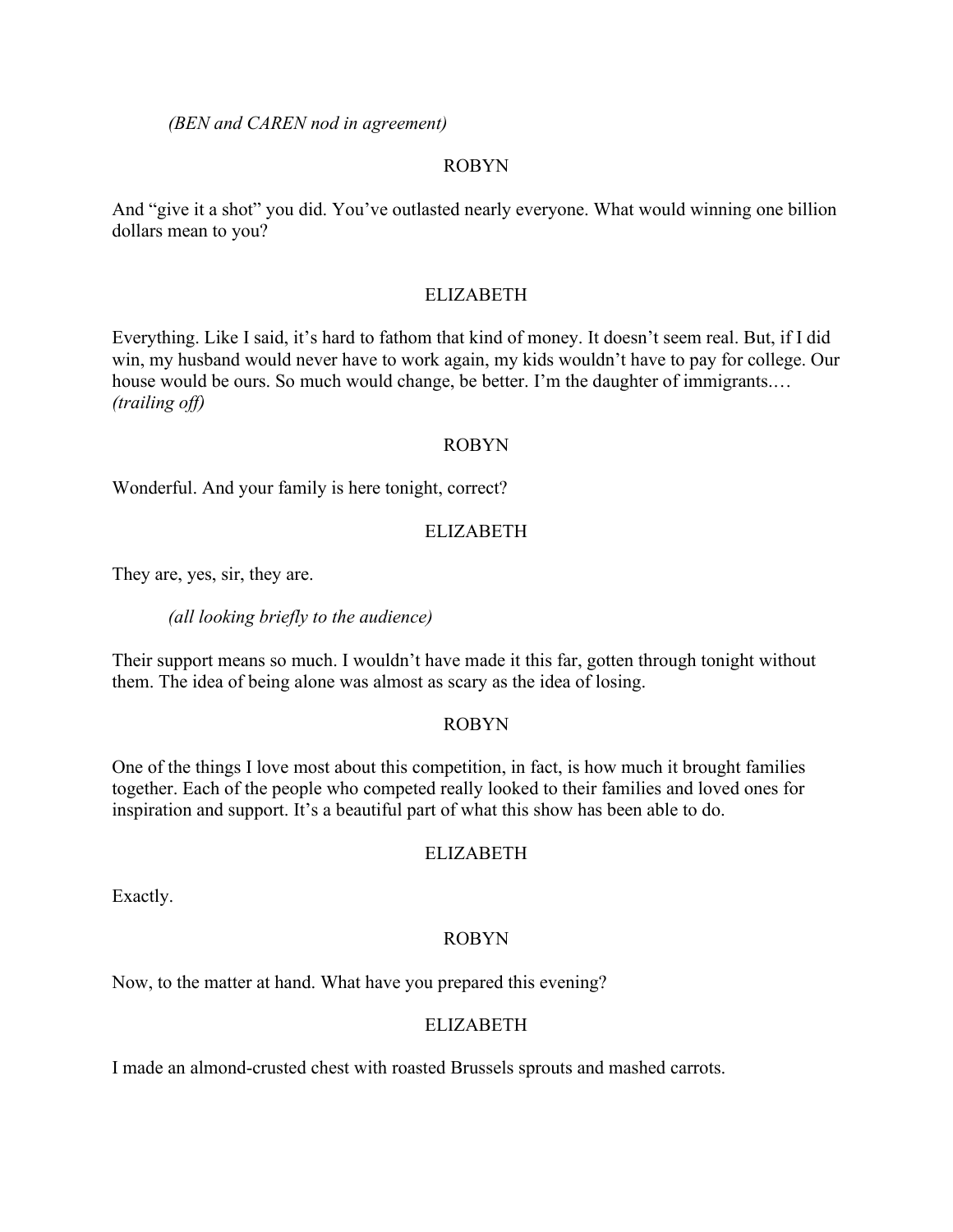#### ROBYN

Why this dish? At this stage, with only two of you remaining, is this what you're willing to stake your life on?

#### ELIZABETH

I'm very confident in this dish. I've made it before and knew I could perfect it. I'm confident it's my best, very confident.

#### ROBYN

And the texture of those almonds won't be like gravel to the bite or that chest muscle pink in the middle?

### ELIZABETH

It won't be, no.

### ROBYN

Okay, then, I look forwarding to tasting it.

*ROBYN goes to KATHRYN'S station, BEN and CAREN following closely. BEN and CAREN stand behind KATHRYN, looking over her shoulders. ROBYN and KATHRYN hug and exchange a kiss on the cheeks.*

Kathryn, describe your journey from Army veteran to finalist of American Meat. It's, in some way, an unexpected path, yes, to go from Afghanistan and Iraq to the brink of winning one billion dollars or losing your life.

### KATHRYN

It is, it's been a wild journey. I would never have expected to be here with so much on the line. But I've always loved cooking and been a competitor. I like it when the odds are against me.

#### ROBYN

Why, why do you like such dire odds?

### KATHRYN

Sir, it brings out the best in me. There's a saying my dad used to repeat, "Pressure makes diamonds and bust pipes."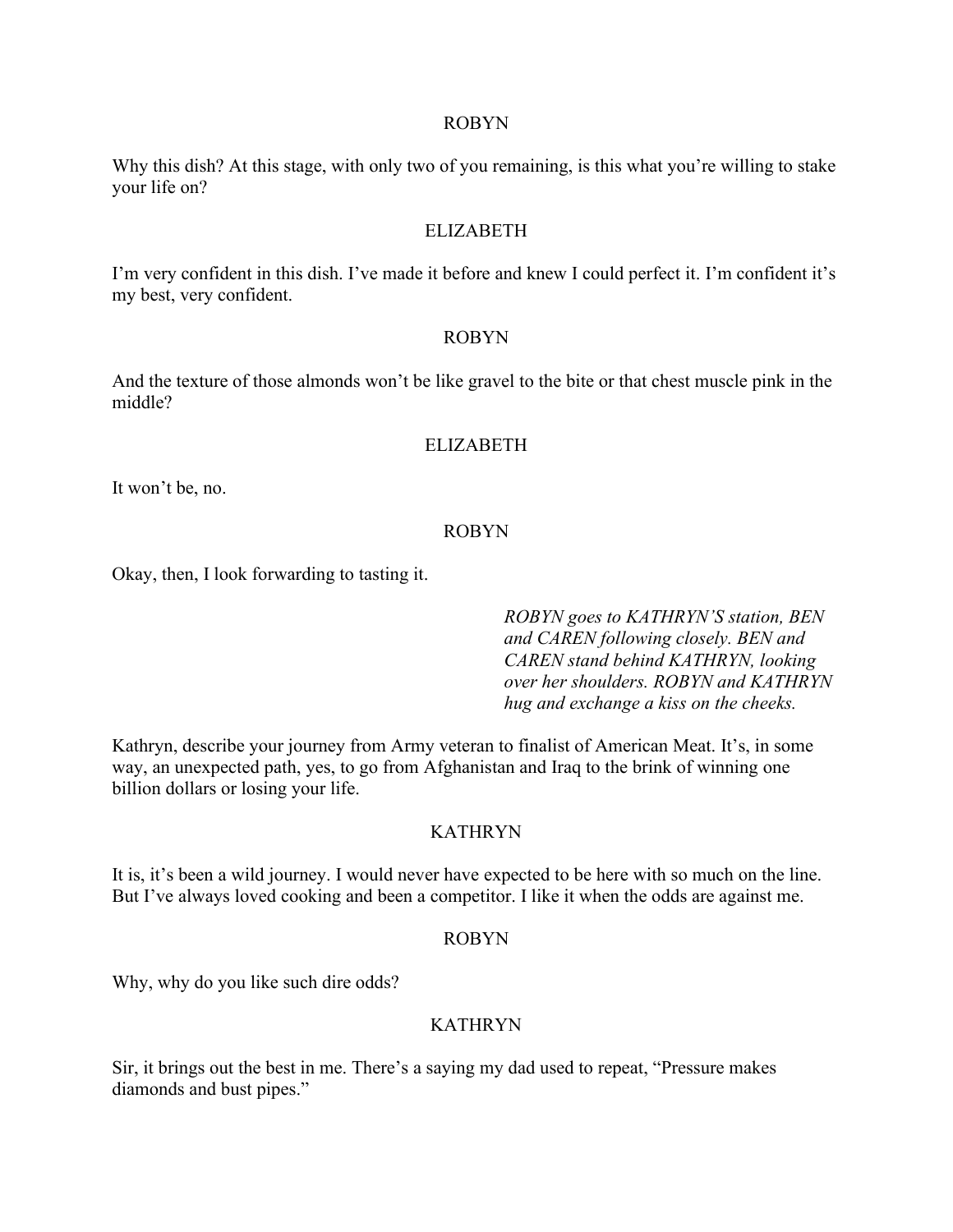### ROBYN

*(interrupting, laughing)*

And you're a diamond?

*(BEN and CAREN snicker)*

# KATHRYN

*(laughing)*

I believe so.

### KATHRYN'S HUSBAND

*(shouting)*

Yes, you are!

*(all look briefly to the audience)*

# KATHRYN

*(smiling)*

My husband.

### ROBYN

He's been a great support to you, like Elizabeth's family has been to her, yes?

# KATHRYN

Definitely, I can't imagine what my life would be without him. We met not long after I left the military, at a Home Depot. We were buying doorknobs for these raggedly ole apartments we'd just moved into and now we're here.

# ROBYN

Indeed. You are here, close to one billion dollars. What would winning that prize mean to you?

# KATHRYN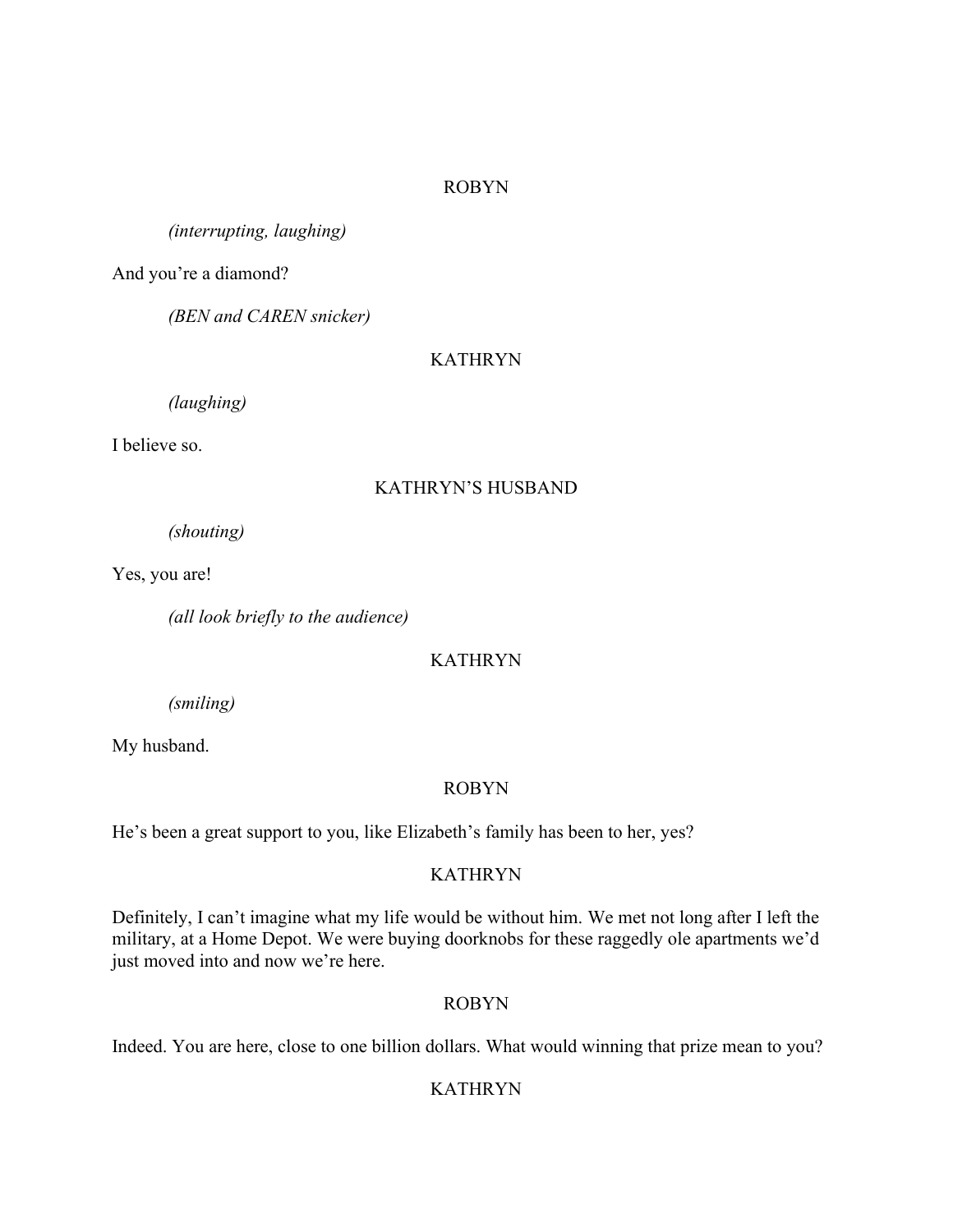It would change everything, sir. It would be the difference between waking up and our lives being one way and waking up and our lives being a totally different way.… *(trailing off)*

*(BEN and CAREN furl their lips, widen their eyes humorously)*

#### ROBYN

Certainly. Are you confident in what you've prepared for me this evening?

#### **KATHRYN**

I am, one-thousand percent.

#### ROBYN

All right, then. Explain to me your dish.

#### KATHRYN

My husband's family is Italian, so I make this for him a lot. It's a classic marsala using the breast muscle with Marsala wine, mushrooms, garlic, and a bit of parsley.

#### ROBYN

And the chest muscle is cooked perfectly, not over- or underdone?

#### **KATHRYN**

Yes, I believe so.

#### ROBYN

Very good. I shall start where I am.

*Before tasting the dish, ROBYN raises forkand spoonfuls in the air to eye them in the light, sniffs them on occasion. ROBYN then tastes KATHRYN'S dish, taking more bites than he did previously. ROBYN eats as if he's going to finish the entire plate, looking at her from time to time as she repeatedly makes brief eye contact before looking away. ROBYN goes to ELIZABETH'S station, BEN and CAREN following behind. BEN and CAREN stand behind*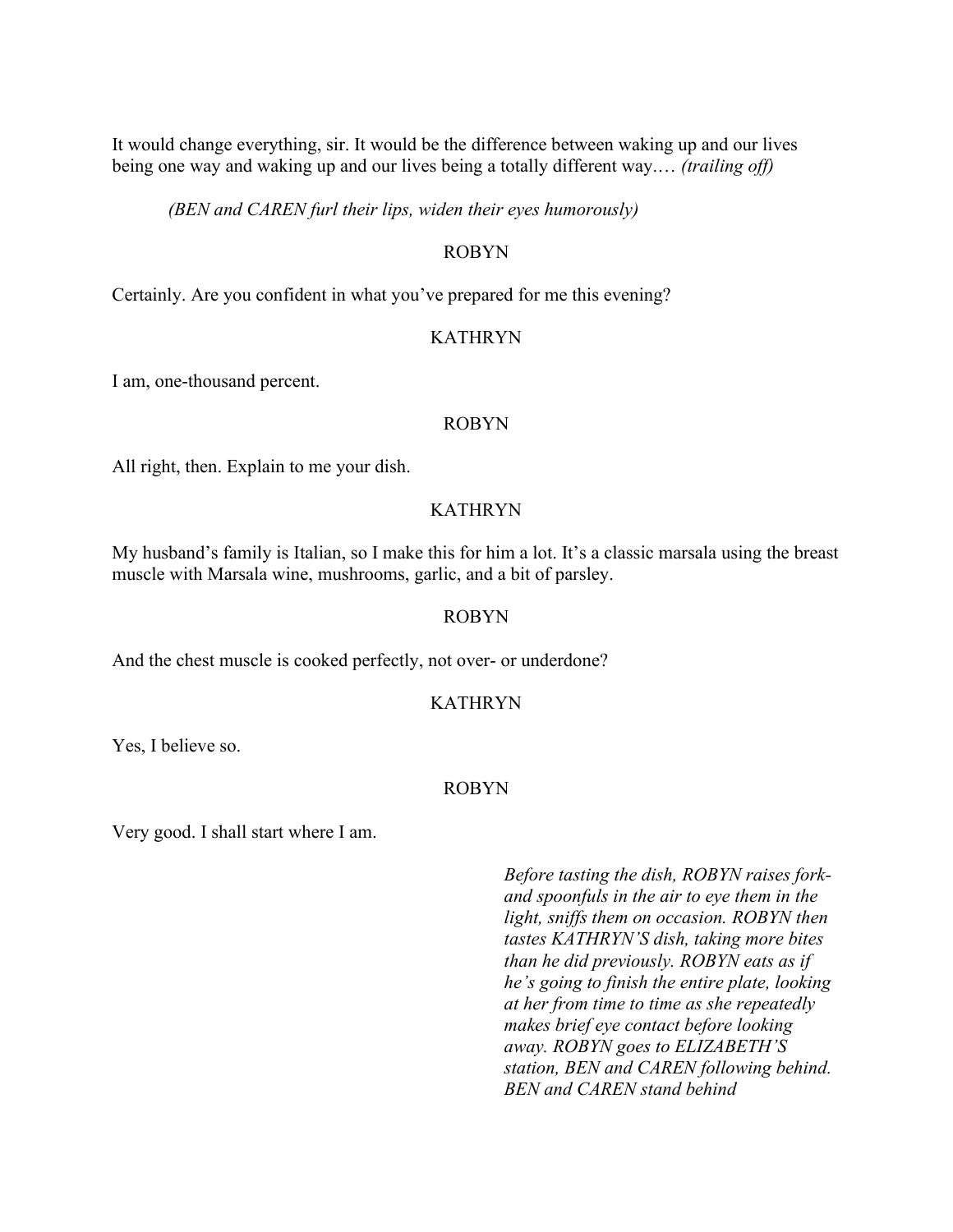*ELIZABETH. Before tasting the dish, ROBYN raises fork- and spoonfuls in the air to eye them in the light, sniffs them on occasion. He then tastes ELIZABETH'S dish. As ROBYN did with KATHRYN, he takes more bites than he previously had, as if he's going to finish the serving. He looks at her while he eats. ELIZABETH alternates between looking down and at the audience. ROBYN returns to center stage.*

#### ROBYN (continued)

Kathryn, Elizabeth, please step forward.

### *KATHRYN and ELIZABETH move to center stage.*

From the beginning, I knew you two had the ability to make it here, the finale, and I'm not surprised you're the cooks left before me today. Sadly, of course, there can only be one winner. And that decision you've made very difficult for me. This was surely not an easy choice, but *(he pauses, and with his hands pressed together as if in prayer, he brings his hands to his face)* I am certain of my decision. The winner of the inaugural American Meat is *(he pauses)* Elizabeth!

> *Celebratory music blares. The audience is led into applause and cheers. ELIZABETH screams excitedly, jumps up and down in elation. KATHRYN'S shoulders slouch, she sobs into her hands, turns her back to the audience, and moves aside. CAREN and BEN remove party hats, noisemakers, and confetti from the box, hand them out, and everyone goes to the front of the stage to celebrate. ELIZABETH'S husband and children come onstage. They hug and kiss, put on party hats, blow the noisemakers, toss confetti in the air. ROBYN gets ELIZABETH'S attention and opens his sport coat.*

Elizabeth! Elizabeth, I don't believe you've ever made this decision single-handedly before!

#### ELIZABETH

*(screaming elatedly)*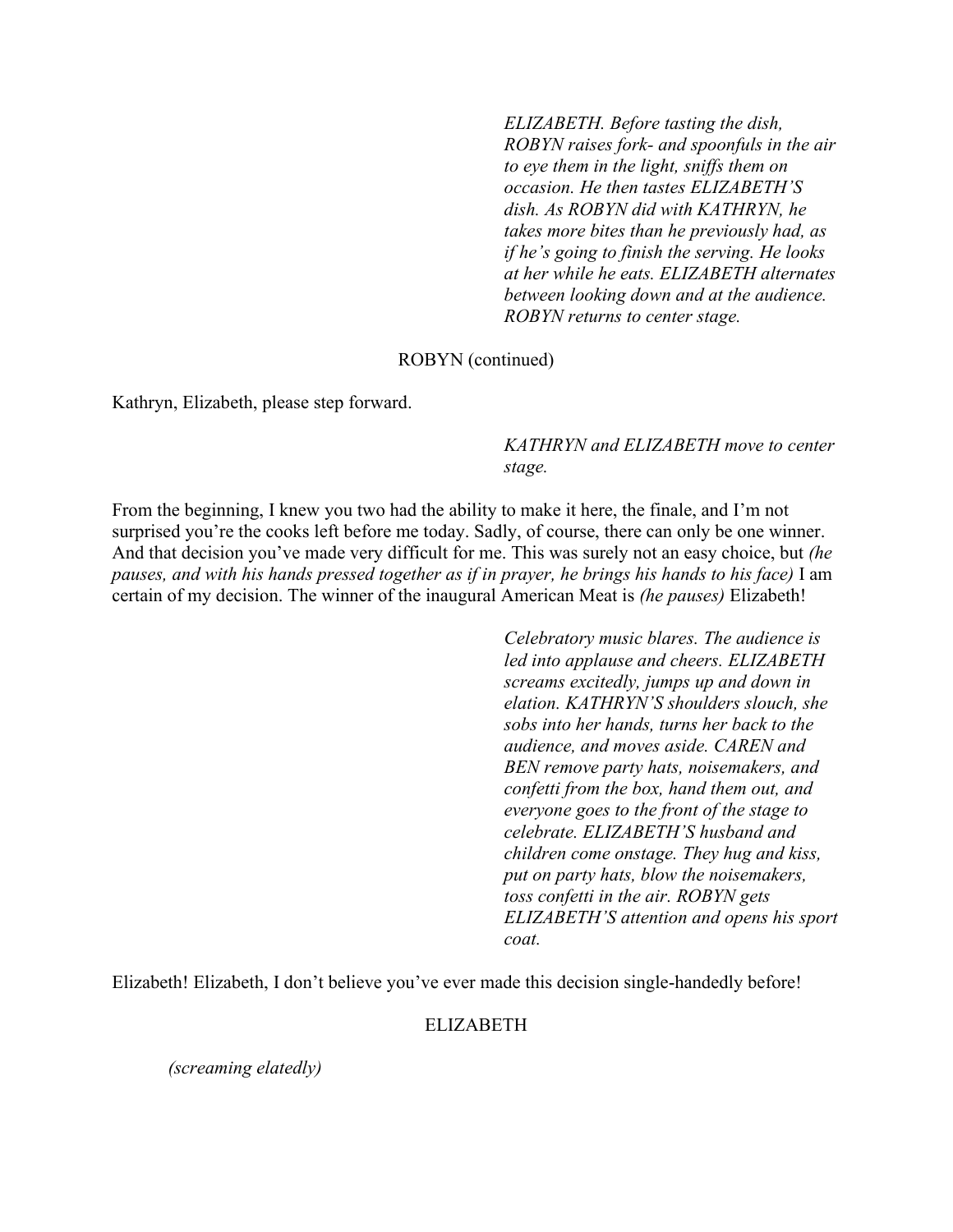*ELIZABETH reaches into ROBYN'S sport coat and removes the knife. She then runs to KATHRYN and slits her throat from behind. KATHRYN falls to the ground. CAREN hurries to KATHRYN, feels her neck then turns to the audience, smiling, gestures a thumbs down, and returns to the celebration.*

*(going to her family while continuing to hold the knife)*

One billion dollars! Aaaah!

### ROBYN

*(laughing excitedly)*

Oh, Elizabeth, you've gone and done it again! Sweet lord, woman, perhaps you are mad!

*(addressing the audience)*

What a finish, ladies and gentlemen, I didn't see that coming. Congratulations to all of our cooks and especially our winner, Elizabeth. *(grabbing her hand that's clutching the knife and raising it in the air)* Thank you all for watching and thanks also to our sponsors, the Bill and Melinda Gates Foundation. Wow, what an evening, what a season, good night!

End of play

**THE PLAYWRIGHT SPEAKS:** *As the "first shot" never initials the beginning of war as a historical process, similarly the "moment of inspiration" does not capture the start of an artistic process. Unlike war and peace, however, the artistic process—the interplay of individual and society, of inspiration and creation—is seemingly less amenable to objective explanations. Why then and why there are more difficult questions to answer when personal psychology assumes such an important role. It's only possible to begin an artist's story in media res, so it is that I recall watching the American version of a British cooking show on a day in July 2019 and, with an idea suddenly and wholly in my head, texting a friend about what appeared in my consciousness. I don't remember when I finally started writing, but the play was finished in January 2020. Linking the historical and the artistic, I like to believe (in retrospect) that on the eve of the COVID-19 pandemic an element of the historic process had found expression in my artistic process. The smiley mask was slipping from the face of an oftentimes cruel, unfair world. If that is true, the works of Ionesco and Beckett and Chicago as a city, inspiration, and home of wonderful, abundant theatre helped create this play.*